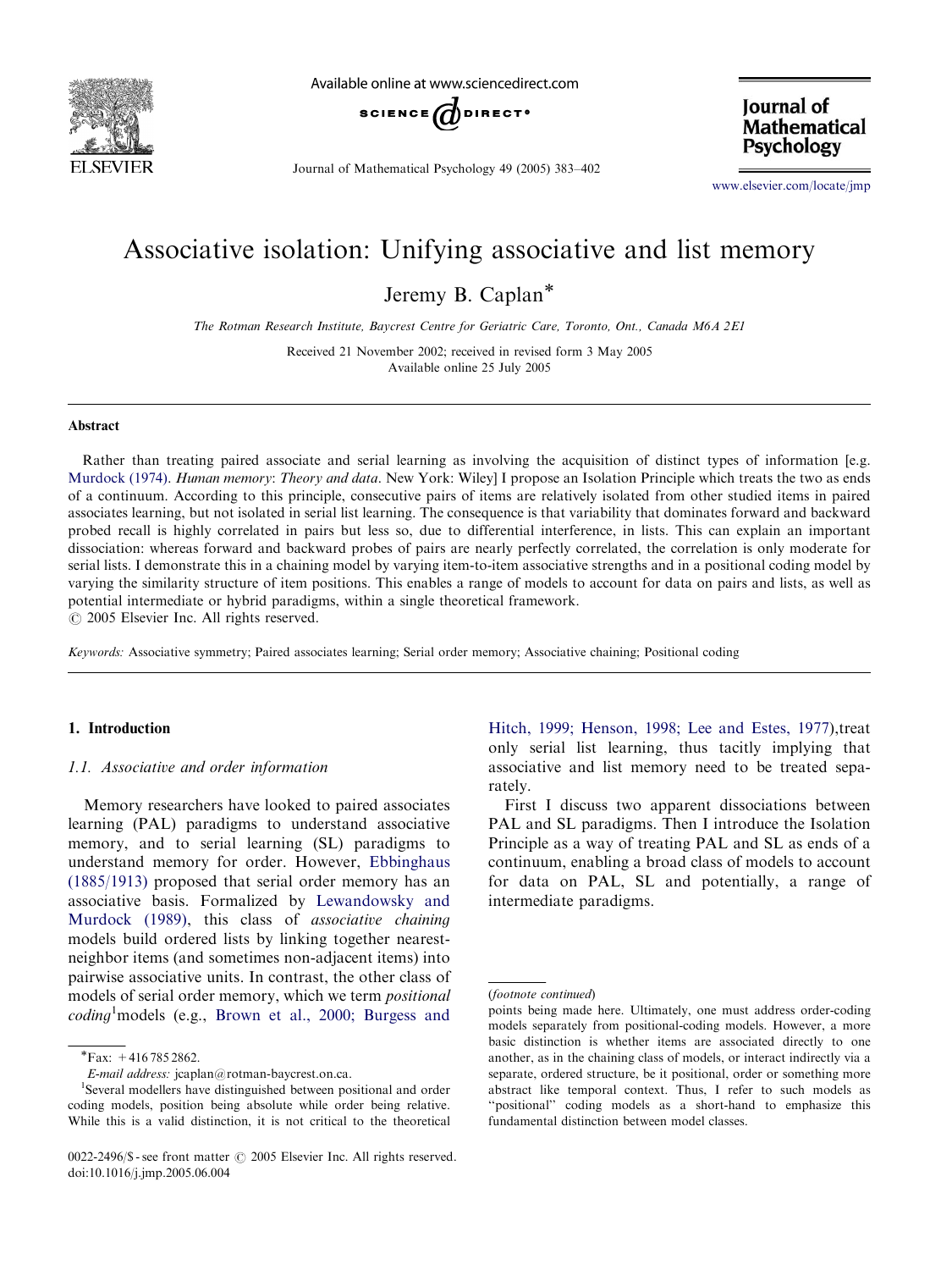## 1.2. PAL: associative symmetry

Early research on PAL stemmed from stimulus–response theory, so the prevailing assumption was that paired associates learning possessed intrinsic directionality. Backward associations were rarely discussed, and some (e.g., [Ebbinghaus, 1885/1913; Wolford, 1971](#page-18-0)) even proposed that forward and backward associations are independent. Opposed to this notion, Köhler (1947), and later, [Asch and Ebenholtz \(1962\)](#page-18-0), proposed the Associative Symmetry Hypothesis, stating that, instead of participants learning two separate directional associations, paired items are encoded into a single, holistic representation, with no meaningful distinction between the forward and backward associations. They proposed that asymmetries in measured behavior were the result of asymmetries the experimental paradigms. Certain experimental variables must be controlled for to test this notion, including differences in type of material (e.g., adjectives versus nouns) between ''A'' and ''B'' items from the ''A–B'' pair and ''response availability,'' referring to participants begin more practised at producing the "B" than the "A" items. If one equates these conditions, mean performance on forward and backward probes is symmetric, supporting Associative Symmetry (e.g., [Horowitz et al., 1964; Murdock, 1962,](#page-19-0) [1965, 1966\)](#page-19-0). See [Kahana \(2002\)](#page-19-0) for a review. Taking a different approach, [Horowitz et al. \(1966\)](#page-19-0) presented participants with double-function lists, where each item is an ''A'' item of one pair and a ''B'' item of a different pair (e.g., [Primoff, 1938; Slamecka, 1976\)](#page-19-0). They asked participants to give two ''free associations'' to probe items from the list. Participants responded with the forward item just as often, on average, as with the backward item. The exception was probing the terminal pairs (first and last pairs from the serial list from which the double-function pairs were derived), which were single-function. These findings were used as evidence that there is no intrinsic directionality in memory for pairs.

However, [Kahana \(2000, Chap.4\)](#page-19-0) pointed out that both holistic and non-holistic models could produce symmetry or asymmetry in mean performance. The symmetry results could reflect that on average, forward and backward associations are encoded with comparable strength, but for specific pairs, one directional association could be learned without the other. Associative Symmetry specifically requires that performance on forward and backward probes of paired associates should be perfectly correlated at the level of pairs ([Kahana, 2000\)](#page-19-0). Using successive testing, [Kahana](#page-19-0) [\(2002\)](#page-19-0) showed empirically that performance on individual pairs is highly correlated between forward and backward probes, directly supporting Associative Symmetry. These very high (nearly perfect) correlations were obtained between successive tests that were separated

from each other and from study by substantial numbers of other items.

Finally, [Rizzuto and Kahana \(2001\)](#page-19-0) showed that a model could only account for correlated forward and backward probe performance if the encoded forward and backward associations highly correlated in strength. This held at three different levels of learning, so it could not be attributed to floor or ceiling effects in accuracy. They also compared a simulated model with and without output encoding (storing correctly recalled pairs during the first test) and found that when output encoding was included, the model still required quite highly correlated forward and backward stored associations in order to fit the data, ruling out output encoding as the primary cause of correlated probed recall.

Thus, there is strong support for associative symmetry in pairs as seen in the high forward–backward probe correlation and modelling showing that this empirical finding in behavior requires the underlying encoded associations also to be highly correlated.

## 1.3. SL: associative asymmetry

If serial lists are built as a chain of simple associations of the kind measured in PAL ([Ebbinghaus, 1885/1913;](#page-18-0) [Lewandowsky and Murdock, 1989](#page-18-0)) then one might expect to see similarly high correlations between forward and backward probes of serial lists. Conversely, the lack of such high correlations might support the view that SL requires distinct study and/or recall processes than PAL, or else that SL and PAL tap different subsets of the information that was encoded during study. [Kahana and Caplan \(2002\)](#page-19-0) ran such a probed SL experiment. Although they observed a forward probe advantage in mean accuracy, they did not analyze their data in a way that would directly speak to the crucial question of the correlation between forward and backward probes of a given pair. I now report this re-analysis of the [Kahana and Caplan \(2002\)](#page-19-0) data; namely, I compute the correlation between forward and backward probes of a serial list.

The experimental methods are outlined by [Kahana](#page-19-0) [and Caplan \(2002\)](#page-19-0). Here I summarize the most relevant methodological parameters and procedures. Each participant learned 20 lists of 19 words. Following serial learning of each list to a perfect recall criterion (with no overlearning trials), the participant performed a brief distractor task, followed by probed recall. The probes were sequential probes [\(Murdock, 1967\)](#page-19-0) of pairs of items, where the pairs were originally presented in adjacent serial positions in the previously learned serial list. Participants were instructed to respond vocally both to the distractor (deciding whether an equation was true or false) and cued recall probes (with the target word) and were encouraged to respond as quickly and accurately as possible, with the knowledge that their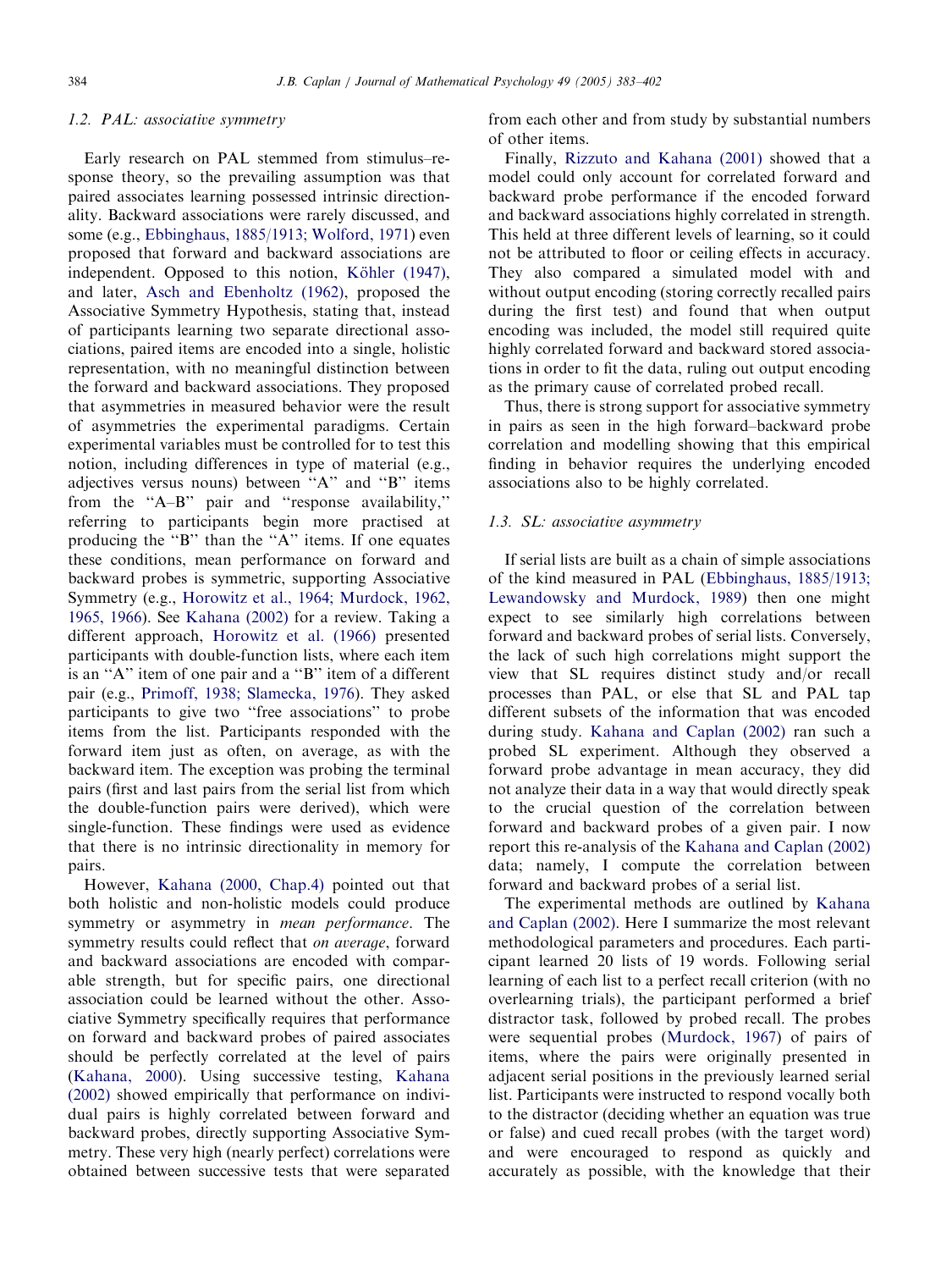Table 1 Mean accuracy for forward and backward probed recall of paired associates [data from [Kahana \(2002\)](#page-19-0)] of pairs of adjacent items in learned serial lists [data from [Kahana and Caplan \(2002\)](#page-19-0)]

|                     | PAL                          |                              |                              | SL.                          |
|---------------------|------------------------------|------------------------------|------------------------------|------------------------------|
|                     | 1 pres                       | 3 pres                       | 5 pres                       | Criterion                    |
| Forward<br>Backward | 0.329(0.225)<br>0.336(0.222) | 0.648(0.291)<br>0.644(0.237) | 0.732(0.230)<br>0.718(0.209) | 0.894(0.010)<br>0.848(0.009) |

For paired associates (PAL) data, number of presentations was manipulated within subjects; for serial learning (SL) data, lists were all first learned to a criterion of one perfect recall before probing. Standard errors (in parentheses) are corrected for between-subjects variance [\(Loftus and Masson, 1994](#page-19-0)).

responses and response times were being recorded. As previously reported, forward probes showed a small but significant advantage in accuracy over backward probes (Table 1, last column), in contrast to symmetric mean performance in [Kahana's \(2002\)](#page-19-0) PAL data (Table 1, first three columns).

As is the case when mean accuracy is symmetric (i.e., in PAL), the asymmetric mean performance obtained in SL does not necessarily tell us anything about associative symmetry. Again, it is the correlation that more directly speaks to the question of associative symmetry. In a re-analysis of the probed serial list data from [Kahana and Caplan \(2002\)](#page-19-0) I now report the correlation between forward and backward successive probes of a learned serial list. Each list was probed with seven possible cue types, where cues could involve one or two list items. Only the single-item adjacent cues (forward: A? and backward: ?B) are considered here. The list was probed completely (i.e., every item was involved in exactly one probe, being either a cue item, a target item or a skipped item in the case of remote probes) and then probed completely once again, in a new random order. I label these two sets of probes Test 1 and Test 2, respectively. I define a ''list transition'' as two items in adjacent serial positions. In each list, two list transitions were probed with single-item adjacent cues, and if a list transition was probed on Test 1 with a single-item adjacent probe, it was probed again on Test 2 also with a single-item adjacent probe. Probe direction was chosen randomly on tests 1 and 2 (the rest of the list was probed with other, more complex types of probes, which are excluded from the present analysis). This yielded two Test 1/Test 2 data points per list, for a total of 40 data points per participant. One can measure the correlation between accuracy on forward and backward probes using Yule's  $\mathcal{Q}$ . Yule's  $\mathcal{Q}$  is equivalent to  $\Gamma$  for a discrete correlation for a  $2 \times 2$  contingency table (see [Kahana, 2002, for a review](#page-19-0)). For each  $2 \times 2$  contingency table, there are four different tallies of the possible outcomes: a: Test  $1/Test 2 = Correct/Correct; b:Cor-$  rect/Incorrect:  $c$ : Incorrect/Correct and  $d$ : Incorrect/ Incorrect. Yule's  $\mathcal{Q} = (ad - bc)/(ad + bc)$ . Note that in the successive testing paradigm, Tests 1 and 2 cannot be guaranteed to be independent tests. That is, Test 1 may contaminate Test 2. For this reason it is important to compare Yule's  $\mathcal{Q}$  for simple test/re-test effects, as well as obtaining some sort of lower bound to the possible obtainable value of  $\mathcal{Q}$ . All reported t tests are two-tailed and paired-samples except when comparing between groups of participants.<sup>2</sup>

I compute the average Yule's 2 across participants for three conditions: (1) "Same Direction," condition  $(2_{\text{Same}})$ : cases in which direction was the same on Test 1 and Test 2 (A?/A? or ?B/?B), (2) ''Different Direction'' condition  $(\mathcal{Q}_{FB})$ : in which probe direction was different on Test 1 and Test 2  $(A?$  /?B and ?B/A?) and (3) "Within-List Control" condition  $(\mathscr{Q}_{\text{Control}})$ : a bootstrap resampling in which Test 1 and Test 2 performance measures were drawn from different list transitions but from the same list. This control is an estimate of Yule's 2 produced by list-to-list variability, and was collapsed across all combinations of probe directions. Note that whereas for  $\mathscr{Q}_{\text{Same}}$  and  $\mathscr{Q}_{\text{FB}}$ , the same list transition (and serial positions) are tested on Test 1 and Test 2, different list transitions are probed on Test 1 and Test 2 to compute  $\mathscr{Q}_{\text{Control}}$ . I also recompute Yule's  $\mathscr Q$  for each condition for [Kahana's \(2002\)](#page-19-0) PAL data, including computing the Within-List Control. The control,  $\mathcal{Q}_{\text{Control}}$ , was calculated by re-pairing Test 1 and Test 2 within a given list (and within a given level of #presentations). All such combinations were used except for combinations where Test 1 and Test 2 probe the same pair (i.e., those that were used to compute  $\mathscr{Q}_{\text{Same}}$ and  $\mathcal{Q}_{FB}$ ) and to avoid end-of-list artifacts, probes of positions 1, 2, 18 and 19 were excluded from all analyses. The critical measure is  $\Delta \mathcal{Q} = \mathcal{Q}_{\text{Same}} - \mathcal{Q}_{\text{FB}}$ .

[Table 2](#page-3-0) shows the mean Yule's  $2$  values for each condition, for [Kahana's \(2002\)](#page-19-0) PAL data (column 1), and for [Kahana and Caplan's \(2002\)](#page-19-0) probed serial list data (column 2). First, for the probed SL data,  $\mathcal{Q}_{FB}$  is significantly lower than  $\mathscr{Q}_{\text{Same}}$  [T(59) = -4.98;  $p < 0.0001$ ], confirming that forward and backward probed recall are not as correlated as the maximum correlation one could expect (namely, the correlation between Test 1 and Test 2 of the identical probe).  $\mathcal{Q}_{FB}$  is also significantly greater than  $\mathcal{Q}_{\text{Control}}$  [T(59) = 4.74,  $p<0.0001$ , confirming that this correlation is not simply produced by list-to-list variability.

For the PAL data, as previously reported, both  $\mathscr{Q}_{\text{Same}}$ and  $\mathcal{Q}_{FB}$  are extremely high. These values, while close in

<sup>&</sup>lt;sup>2</sup>Instead of computing a separate Yule's  $\mathcal Q$  value for each participant one can collapse data across all subjects. When I did so, for both PAL and SL data sets the qualitative pattern of findings was preserved while the overall correlations tended to increase, as expected, due to between-subjects variability that can inflate  $\mathcal Q$  values (Simpson's Paradox; cf. [Hintzman, 1993\)](#page-19-0).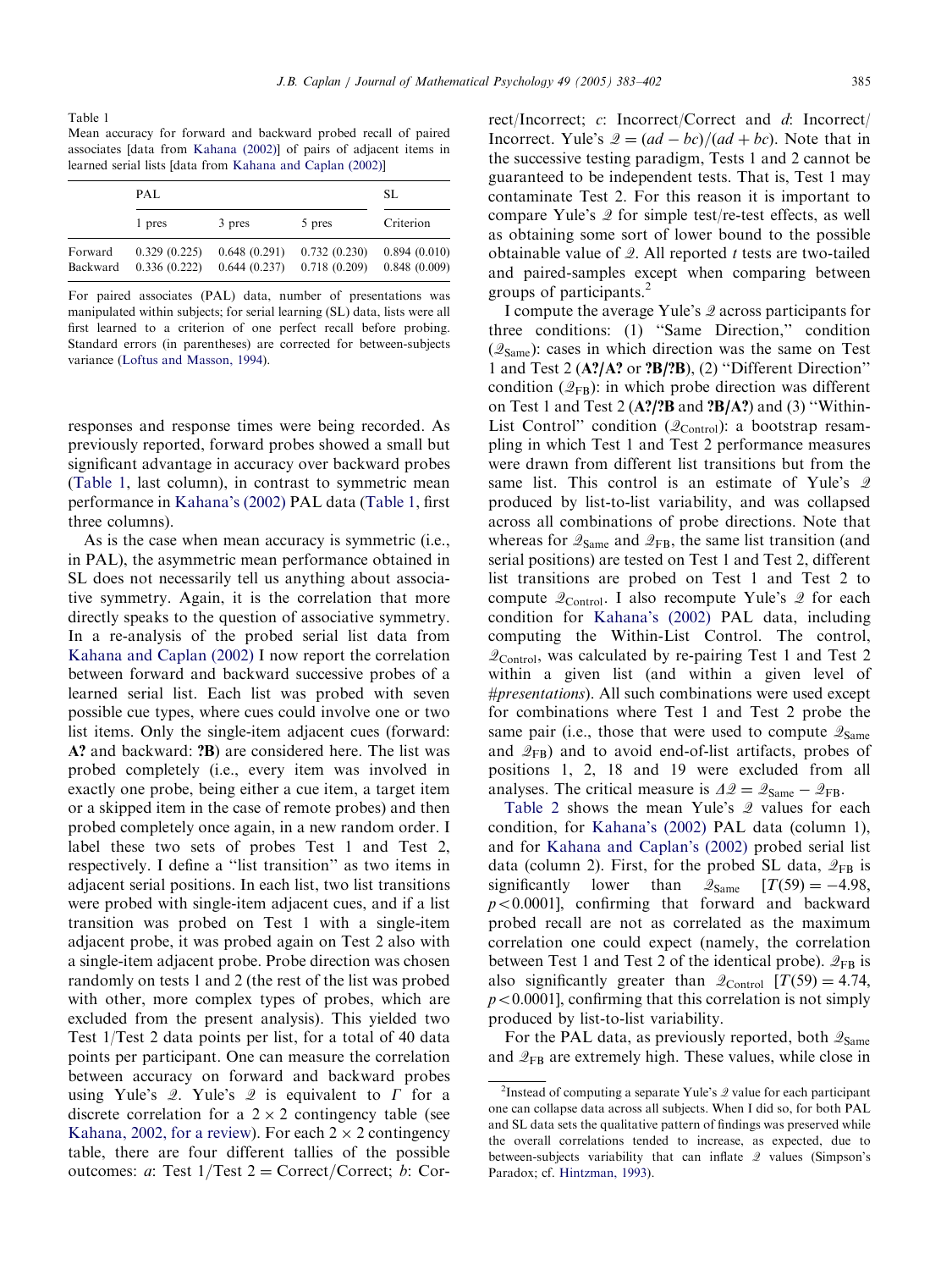<span id="page-3-0"></span>Table 2 Yule's 2 between Test 1 and Test 2 for PAL [column 1, data from [Kahana \(2002\)\]](#page-19-0) and probed SL [column 2, data from [Kahana and](#page-19-0) [Caplan \(2002\)\]](#page-19-0)

|                     | PAL.         | SL.        |
|---------------------|--------------|------------|
| Same direction      | 0.993(0.002) | 0.85(0.03) |
| Different direction | 0.928(0.011) | 0.58(0.03) |
| Within-list control | 0.327(0.061) | 0.35(0.04) |

Yule's 2 for PAL are collapsed across #presentations. 2 values are averaged over participants (PAL:  $N = 15$ ; SL:  $N = 60$ ). Conditions are:''Same Direction'' (A?/A? or ?B/?B), ''Different Direction'' (A?/?B and ?B/A?) and ''Within-List Control'' (different list transitions on Test 1 and 2, regardless of direction). Standard errors (in parentheses) are corrected for between-subjects variance ([Loftus and Masson,](#page-19-0) [1994](#page-19-0)).

magnitude, differ significantly  $[T(14) = 6.2, p < 0.0001]$ . Note that given that the correlations are near ceiling. their variances may be artifactually low. [Rizzuto and](#page-19-0) [Kahana \(2001\)](#page-19-0) showed that simulations of a neural network model could only fit these correlations if the correlation between the encoding strengths for forward and backward associations was nearly perfect. This held even when fitting individual participants' data, so it could not be explained by between-subjects variability. We can further compare these previously reported values to the new calculation of  $\mathcal{Q}_{Control}$ . Compared to this control, it is clear that both  $\mathscr{Q}_{\text{Same}}$  and  $\mathscr{Q}_{\text{FB}}$  values are exceptionally high  $[2_{FB}$  differs highly significantly from  $\mathcal{Q}_{\text{Control}}$ ;  $T(14) = 10.6, p < 0.0001$ , and that these near-perfect correlations cannot be accounted for simply by list-to-list variability, nor by variability induced by the number-of-presentations manipulation of pair strength. It should be noted that the statistical significance of  $\mathscr{Q}_{\text{Same}}$  versus  $\mathscr{Q}_{\text{FB}}$  comparison is stronger for pairs than for lists. However, this has to due with statistical power, and may be due to superficial differences between the experimental paradigms. More relevant to our discussion are the magnitudes of the differences between  $Q$  values. With respect to the mean values of 2, the value for  $2_{FB}$  in the PAL data sits near the upper end of the range set by  $\mathscr{Q}_{\text{Same}}$  and  $\mathscr{Q}_{\text{Control}}$ . In contrast, for the SL data,  $\mathcal{Q}_{FB}$  sits closer to the center of the range set by  $\mathscr{Q}_{\text{Same}}$  and  $\mathscr{Q}_{\text{Control}}$ .

While the accuracy and correlation findings suggest a dissociation between PAL and SL, one should bear in mind not only that the comparison is across experiments, but many aspects of the experimental design differed. We can, however, test whether certain aspects of the designs that differed between experiments could have produced what appears like a dissociation between PAL and SL. I briefly address these now.

The most worrying difference between the two experiments is that the  $\mathscr{Q}_{\text{Same}}$  (test/re-test correlation) is near-perfect for the PAL data set but far from perfect



Fig. 1. Yule's 2 between Test 1 and Test 2 for probed SL [data from [Kahana and Caplan, 2002\]](#page-19-0). Conditions are: "Same" (A?/A? or ?B/?B), ''Different'' (A?/?B and ?B/A?) and ''Control'' (different list transitions on Test 1 and Test 2, regardless of direction). 2 values are plotted for the following median splits: (a) participants with high versus low  $\mathscr{Q}_{Same}$ , (b) participants who learned lists in few versus many trials, (c) probes of lists initially learned in few versus many study–test trials and (d) probes from early versus late serial positions. Error bars are standard error of the mean across subjects and are thus conservative for the purposes of paired-samples t-tests.

for SL. It is possible that the increased Test 1/Test 2 variability is somehow making it easier to observe the substantially lower  $\mathcal{Q}_{FB}$  in SL, but perhaps a SL data set that had high  $\mathcal{Q}_{\text{Same}}$  would show a much greater  $\mathcal{Q}_{\text{FB}}$ , weakening the evidence for a dissociation between PAL and SL. To test this hypothesis, I median-split the participants based on their  $\mathcal{Q}_{\text{Same}}$  values. As Fig. 1a shows, the  $\Delta\ell$  remains large for both groups of participants. This was confirmed by *t*-tests:  $\mathscr{Q}_{\text{Same}}$ differed from  $\mathcal{Q}_{FB}$  for both groups [High  $\mathcal{Q}_{Same}$  Group:  $T(29) = 6.63, p < 0.0001$ , Low  $\mathscr{Q}_{\text{Same}}$  Group:  $T(29) =$ 2.25,  $p < 0.05$ ]. The difference in correlation,  $\Delta \mathcal{Q}$  was greater for the high- $\mathcal{Q}_{\text{Same}}$  group  $[T(58) = -3.43]$ ,  $p < .01$ . This is in the opposite direction than expected,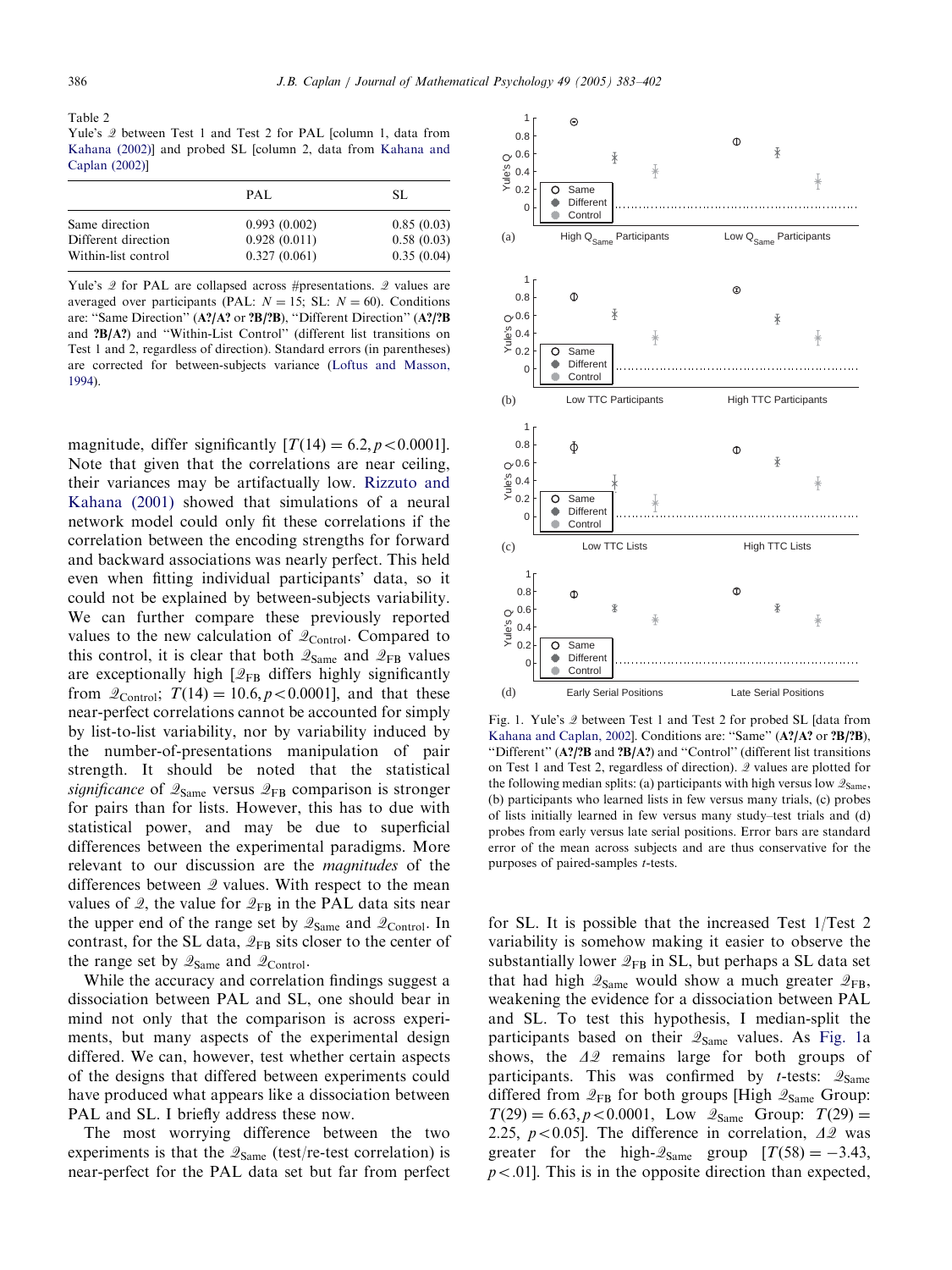thus arguing against the notion that the large value of  $\Delta \mathcal{Q}$  is an artifact of low test/re-test correlation.

The most notable difference in experimental design being the PAL and probed SL experiments is the perfect serial recall criterion in the SL experiment compared to imperfect levels of cued recall learning in the PAL experiment. Thus, perhaps  $\Delta\mathcal{Q}$  increases as the materials are overlearned. Similar to the previous comparison, I median-split participants based on their median number of trials to criterion (TTC) in the initial serial recall phase of the probed SL experiment (median  $TTC = 5$ trials). As can be seen in [Fig. 1](#page-3-0)b,  $\Delta\mathcal{Q}$  remains large for both groups of participants.  $\mathcal{Q}_{\text{Same}}$  was significantly different from  $\mathcal{Q}_{FB}$  for both groups [Low-TTC group:  $T(28) = 2.97, p < 0.01$ , High-TTC group:  $T(30) = 5.56$ ,  $p < 0.0001$ ].  $\Delta \mathcal{Q}$  did not differ between groups  $[T(58) = -1.48, p > 0.1]$ . Thus, the low correlation between forward and backward probes replicates across participants with, on average, different numbers of study trials.

I also asked whether degree of learning could be modulating the forward–backward correlation across lists by median-splitting lists within participants. [Fig. 1](#page-3-0)c shows that the  $\Delta\mathcal{Q}$  remains large for both rapidly and slowly learned lists. Some participants had to be excluded from this analysis if they had no range of TTC values.  $\mathscr{Q}_{\text{Same}}$  was significantly different from  $\mathscr{Q}_{\text{FB}}$ for both low- and high-TTC lists [Low-TTC lists:  $T(49) = 3.68, p < 0.001$ , High-TTC lists:  $T(49) = 2.16$ ,  $p < 0.05$ ].  $\Delta \mathcal{Q}$  was greater for low-TTC lists than for high-TTC lists  $[T(49) = -2.08, p < 0.05]$ . This suggests that degree of learning, if anything, reduces our observed effect.

Another way of asking whether degree of learning could be modulating the forward–backward correlation is by comparing serial positions within lists. I did this by analyzing separately probes of early serial positions (both probe and target items in serial positions 3–10), which tend to be learned early in study-test trials versus probes late serial positions (remaining positions) which tend to be learned in later trials. Some participants had to be excluded from this analysis if there was insufficient data to compute one of the three  $\mathcal{Q}$  values. [Fig. 1d](#page-3-0) shows that  $\Delta\mathcal{Q}$  is significant both for early and late positions [early:  $T(59) = 3.26, p < 0.01$ , late:  $T(59) = 3.95$ ,  $p < 0.001$ ] and  $\Delta \mathcal{Q}$  did not differ between early and late positions  $[T(59) = 0.52, p > 0.5]$ .

In sum, despite the fact that the PAL and SL data come from different experiments, the extremely high correlation between forward and backward probes of paired associates contrasts with the substantially low forward–backward correlation found in probed serial lists. The correlation is not a simple consequence of lower test/re-test correlation in probed SL and replicates across degrees of learning across participants, lists and serial positions. While additional follow-up experiments

are warranted to further characterize the boundary conditions of this dissociation, it stands as an empirical finding to be addressed theoretically. The remainder of this article will examine whether dissociations of this nature can be reconciled with models that assume common mechanisms for PAL and SL.

#### 2. The isolation hypothesis

The near-perfect correlation in PAL simply means that forward and backward probed recall are influenced by common sources of variability. Whatever processes account for the majority of the variance must influence forward and backward recall in the same way. The convolution/correlation formalism [\(Borsellino and Pog](#page-18-0)[gio, 1971\)](#page-18-0) naturally satisfies this condition ([Murdock,](#page-19-0) [1979](#page-19-0)), and the Matrix Model formalism may be constructed to satisfy this [\(Rizzuto and Kahana,](#page-19-0) [2001](#page-19-0)). For continuity with this latter work, I will follow the Matrix Model formalism. Dissociations in performance could suggest that PAL and SL obey different basic principles. However, here I attempt to treat both paradigms within a common framework, using a single, continuous-valued parameter to move a memory model from PAL to SL behavior.

I propose the following. Forward and backward probed recall have similar dynamics in PAL as in SL. What differentiates PAL from SL is that in PAL, paired items at studied positions  $\{x, x + 1\}$ , are relatively isolated from other studied items at positions  $y \neq x, x +$ 1 [\(Woodworth, 1915; Murdock and Franklin, 1984\)](#page-19-0). Thus, what dominates the correlation between forward and backward probe accuracy in PAL is variability in storage operations involving x and  $x + 1$ , which must be highly correlated to account for the reliable data showing high measured correlations in PAL. In a chaining formalism this corresponds to the association strength between item x and item  $x + 1$ . In a positional coding formalism, this corresponds to variability in encoding of item–position and position–item associations for items x and  $x + 1$ . In contrast, in SL, probed recall is susceptible to competition from items that were nearby in study. Under appropriate conditions (which will become evident during exposition of the models), the degree of competition from particular items can differ for forward versus backward probe directions. If these direction-dependent terms are relatively independent, they will reduce the correlation. Next I elaborate isolation in an associative chaining model and then in a positional coding model.

Modelling strategy: The purpose of the model derivations is to test whether the Isolation Principle can operate in models, and in particular, whether the principle can function in both chaining and positional coding formalisms. Rather than develop a complete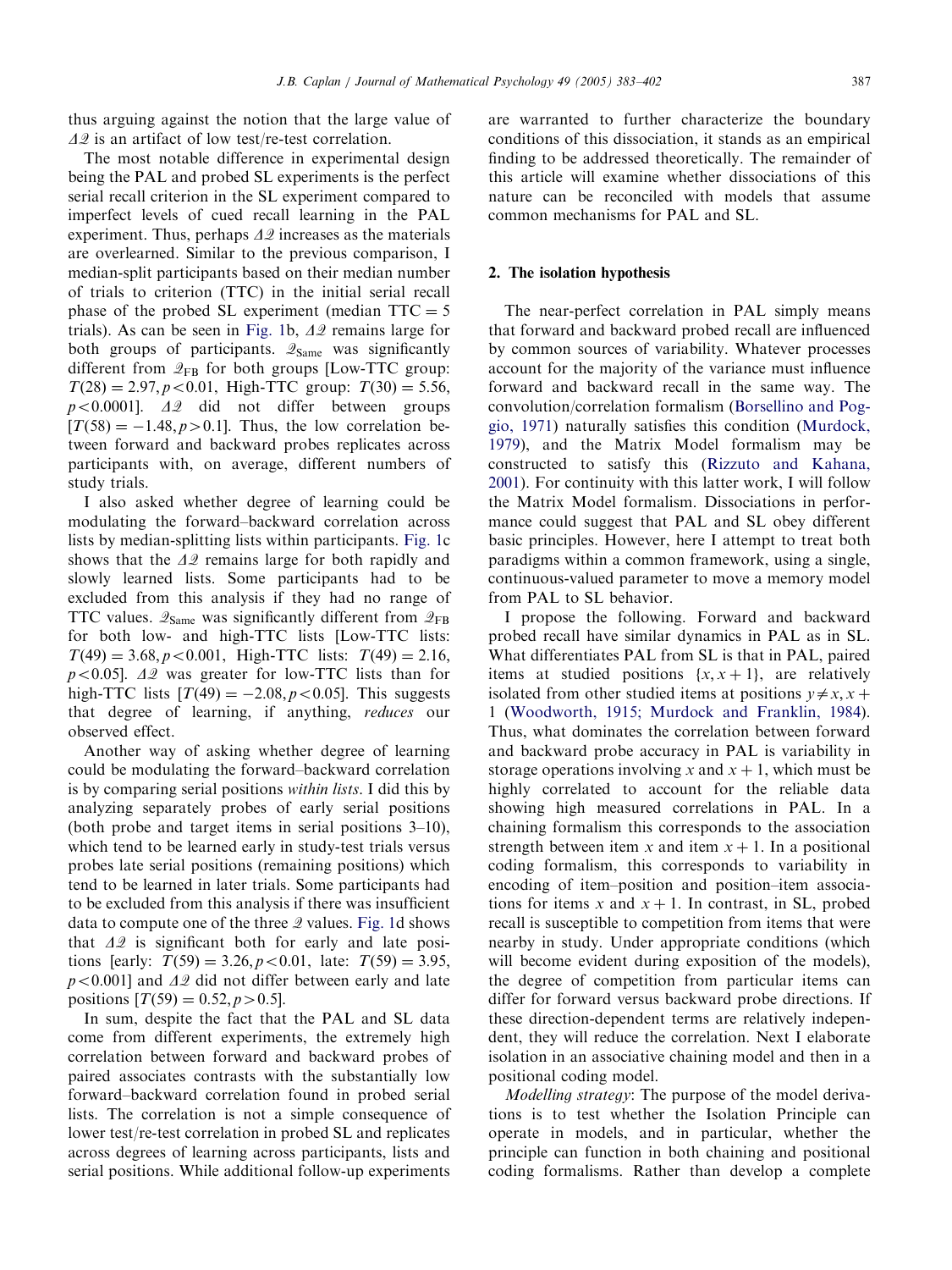model of SL and PAL that can account for a broad range of existing data, I keep the models as simple as possible without being blatantly unrealistic. This will facilitate intuitions about how and why the Isolation Principle functions in both classes of models without being obscured by countless specific, debatable implementation choices. In particular, I consider it beyond the scope of this manuscript to attempt to account for serial position effects and learning over repeated presentations, although one hopes that the effects derived here are compatible with these sources of variability.

Further, the particular correlational measures of PAL and SL data considered here are not likely to select associative chaining over positional coding or vice versa. The aim in implementing Isolation in both positional and associative chaining models is not to select them against each other but rather, to demonstrate the generality of the notion of Isolation. By implementing this model-construction principle in a simple associative chaining model, might understand what the necessary conditions are for handling forward–backward probed recall correlation data within associative chaining frameworks. Likewise, by implementing the same type of principle in a simple positional coding model, we might find out how we have to constrain positional coding models to account for the correlational data presented here. While it would be ideal to make the models as comparable to one another as possible, it is not easy to do so; for example, the positional coding model necessarily requires more machinery (i.e., a representation of position) than the associative chaining models.

While I refer to more general formalisms with full vector representations, both the associative chaining and positional coding models presented here are derived as strength models. Importantly, both models both contain a single continuous-valued free parameter that implements the Isolation Principle, allowing the model to move from the perfectly isolated PAL regime to the completely unisolated SL regime.

The chief way in which the models differ is that the associative chaining model learns direct item–item associations. In contrast, the positional coding model learns no direct item–item associations; all item–item interactions must be mediated by the positional code via item–position and position–item associations. While it may be controversial that in this framework, even PAL involves no item–item associations, this is necessary to treat PAL and SL within the same framework. The notion of using positional coding to unify PAL and SL is quite vulnerable to empirical evidence if it could be demonstrated that PAL necessarily relies on direct, unmediated item–item associations.

For each model I first analytically derive continuous correlations between the outcomes of forward and

backward probe operations just prior to response thresholding. Then, I solve for the discrete, Yule's Q values using simulations that include response-thresholding.

#### 2.1. Example 1: isolation in an associative chaining model

Consider a Hebbian matrix model of associative chaining (e.g., [McNaughton and Morris, 1987;](#page-19-0) [Hum](#page-19-0)[phreys, Bain,](#page-19-0) [& Pike, 1989;](#page-19-0) [Humphreys, Pike, Bain, &](#page-19-0) [Tehan, 1989;](#page-19-0) [Rizzuto and Kahana, 2001\)](#page-19-0). The model shall store a list of  $L$  words, indexed by  $l$ . I begin with a general storage equation to which I shall later add constraints.

Assumptions:

 $(1)$  *Item representation*: The first assumption is that items are represented as vectors with high dimensionality. I will follow the convention that vectors are set in bold face and assumed to be column vectors, prime (') denotes the transpose, and vector dimensions are indexed in parentheses whereas subscripts (e.g., k and l) index different vectors. Thus, an item,  $f_l$  (or  $f_k$ ) is an  $N_f$ -dimensional vector whose elements are independent, identically distributed (i.i.d.), Gaussian random variables with a mean of zero and a variance of  $1/N_f$ . I assume that the item representation vectors have high dimensionality so that I can simplify the subsequent derivations by taking the limit  $N_f \to \infty$ . This implies that  $f_k \cdot f_l = \delta_{kl}$ , where  $\delta_{kl}$  is Kronecker's Delta (equal to 1 when  $k = l$  and 0 otherwise). This can be viewed as a strength model. I nonetheless set up the formalism of the model using vector notation to emphasize that a realistic implementation of the model would need to be based on some finite-dimensional vector representation (e.g. [Caplan, 2004](#page-18-0)). Insofar as this dimensionality is high, the present derivations will be relevant. If one were to reduce the dimensionality of the item representation, that would allow for item–confusion errors, which could differentially influence the probe versus target word depending on probe direction; if these effects are large, the correlation between forward and backward probes should decrease substantially, even for PAL.

(2) Forward versus backward associations: The second assumption regards the problem of target ambiguity in chaining models ([Kahana and Caplan, 2002](#page-19-0)). That is, when probed, the model cannot distinguish the forward from the backward association. In serial recall, this can be overcome by response suppression [\(Lewandowsky](#page-19-0) [and Murdock, 1989](#page-19-0)), but in the case of a single-item probe, there are no relevant items to suppress. This imposes a theoretical upper limit of 50% accuracy. To enable the model to overcome target ambiguity and, in principle, be able to perform better than 50% accuracy, I assume that the model stores forward and backward associations in separate memory matrices,  $W_+$  and  $W_-$ ,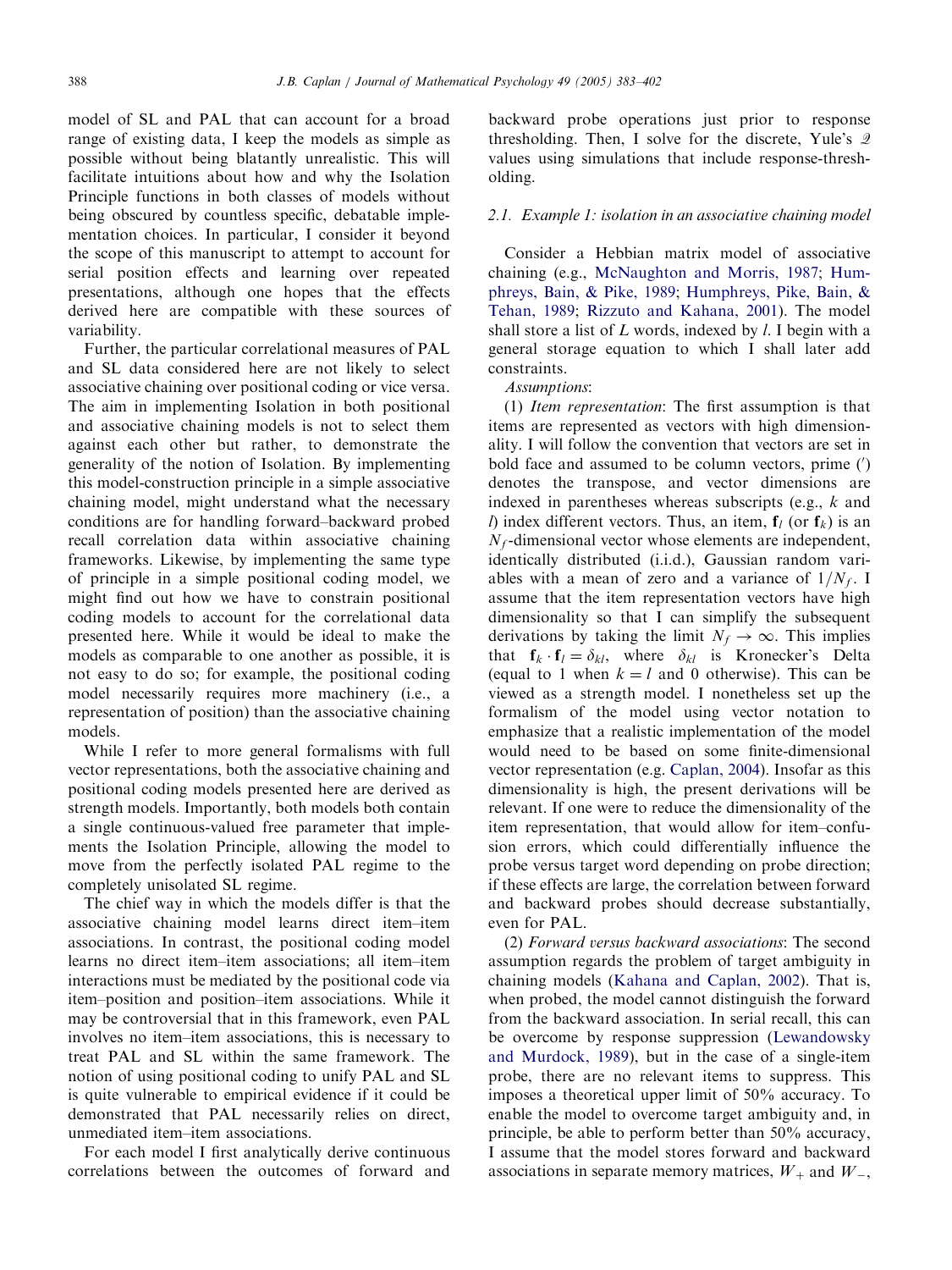respectively. that participants can selectively and accurately probe the correct memory matrix,  $W_{\perp}$  or  $W_$ , depending on the direction of the probe. One could easily relax this assumption without substantially changing the outcome of the present derivations. For example, instead of only probing the correct memory matrix, the model could probe with a weighted sum of the correct- and incorrect-direction matrix. This would restore some target ambiguity at study or at test, but would complicate the derivations while not adding substantially to our intuition about how isolation influences the forward/backward correlation.

(3) *Remote associations*: The third assumption is that, for simplicity, and to model the effects of interference, the model only stores associations between nearestneighbor items [\(Lewandowsky and Murdock, 1989;](#page-19-0) [Murdock and Franklin, 1984\)](#page-19-0) and nearest-but-one neighbor (the closest ''remote'' associations) items. In the strict PAL regime (perfect isolation), these remote associations will be zero. However, if isolation is even slightly imperfect, the remote associations will be nonzero (albeit weak). The same applies to between-pair associations. Thus, in addition to modelling the strict PAL and SL regimes, I allow for intermediate regimes with moderate levels of isolation. These intermediate regimes could correspond to real-life or experimental situations in which participants may not follow strict PAL or SL strategies. Further, allowing intermediate regimes allows us to examine how model behavior moves between the strict regimes. Also, because I am not considering memory for item information here, I assume, for simplicity, that no autoassociations are stored in either PAL or SL.

(4) *Response screening*: The fourth assumption is that the model prevents itself from recalling the probe item which it is given. Rather than complicate the model by implementing this as a fallible process, I simply assume that the model can achieve this perfectly. This seems plausible in most probe paradigms, in which the probe remains visible on the screen until the response is made or the time allowed for responding expires.

(5) *Net retrieval strength*: The fifth assumption is that for each probe operation, every possible item has a retrieval strength. The model will produce the correct response if the retrieval strength of the target both exceeds a response threshold and exceeds the sum of the retrieval strengths over all incorrect items (excluding the probe item; see previous assumption). Thus, recall success depends on what I term *net strength*, defined as the difference between retrieval strength of the target and the sum of the retrieval strengths of all competing items. This net strength can be seen as an approximation of a probabilistic, competitive retrieval rule such as that suggested by [Luce \(1959\)](#page-19-0). That the target strength must exceed the sum of the competitor strengths as well as a threshold can be thought of as collapsing together several types of response errors: (i) omissions due to all strengths being weak, (ii) omissions due to large levels of competition resulting in many items being sampled until a stopping limit is reached before the (strong) target item is sampled and (iii) intrusions wherein an incorrect item's strength alone exceeds the target strength as well as a response threshold.

Study: The storage equation involves two symmetric operations:

$$
W_{+} = \sum_{l=1}^{L-1} \sum_{k=l+1}^{L} \Gamma_{lk} \mathbf{f}_{k} \mathbf{f}'_{l},
$$
  

$$
W_{-} = \sum_{l=1}^{L-1} \sum_{k=l+1}^{L} \Gamma_{kl} \mathbf{f}_{l} \mathbf{f}'_{k}.
$$

Encoded associative strength is controlled by the variables  $\Gamma_{lk}$ . To emphasize the pattern of isolation, I write  $\Gamma$  as the product of two variables

$$
\Gamma_{lk}=S_{lk}\gamma_{lk}.
$$

The  $\gamma_{lk}$  is a randomly drawn encoding strength,<sup>3</sup> and each strength is scaled by a constant  $S_{lk}$  that depends on  $l - k$ .  $S_{lk}$  will control the degree of isolation, and are further specified below.  $\gamma_{lk}$  is an independent random variable such that  $E[\gamma_{lk}] = 1$  and  $var[\gamma_{lk}] = \sigma^2$ . Thus,  $E[r_{lk}] = S_{lk}$  and var $[\overline{F_{lk}}] = S_{lk}^2 \sigma^2$ . To make the basic storage mechanism embody associative symmetry, I assume that forward and backward association terms are stored in a perfectly correlated manner; i.e.,

$$
\gamma_{lk} \equiv \gamma_{kl}.\tag{1}
$$

The pattern of isolation is captured by  $S_{lk}$ , which are constant scalars that weight terms differently. By constraining the values of  $S_{ik}$ , one can mimic various

<sup>&</sup>lt;sup>3</sup>This is a no-forgetting chaining model. [Lewandowsky and](#page-19-0) [Murdock \(1989\)](#page-19-0) implemented a chaining model with forgetting; upon each encoding operation, a forgetting parameter, a, scaled down the strength of the previously learned associative information, although the fit values of  $\alpha$  are typically just under 1 in order to explain the asymptotic portion of the serial position curve ([Murdock and Hockley,](#page-19-0) [1989](#page-19-0)). Including a sub-unity value of  $\alpha$  in the chaining model discussed here should provide a better fit to serial recall data. However, doing so would complicate the derivations, without undermining the key insights. In particular, any parameters that produce serial position variability would increase correlations between forward and backward probes of adjacent list items. Nonetheless, to explain dissociations between cued recall of pairs versus lists, it is still necessary to analyze of isolation and the effects of within-list interference. The present model is also an unlimited capacity model; because we are not trying to account for item–memory effects at this time, there is no need to include the additional machinery necessary to account for tradeoffs between learning and forgetting of item versus associative information [\(Hockley, 1992; Murdock, 1993\)](#page-19-0).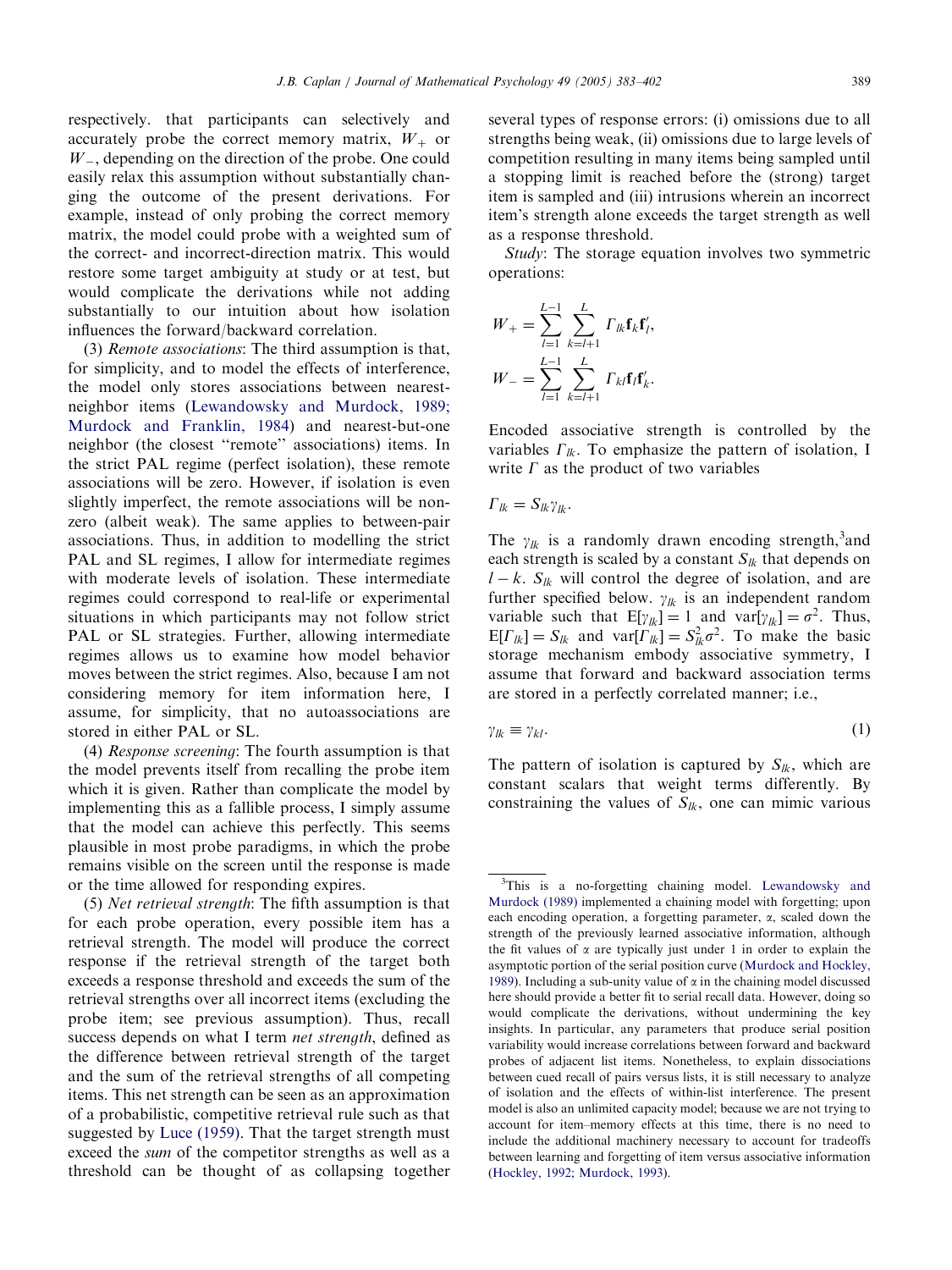standard models. For this model,

$$
S_{lk} = \begin{cases} S_{\text{within}} & |l - k| = 1 \text{ within pair,} \\ S_{\text{between}} & |l - k| = 1 \text{ between pair,} \\ S_{\text{remote}} & |l - k| = 2, \\ 0 & \text{otherwise,} \end{cases} \tag{2}
$$
\n
$$
\text{where } S_{\text{remote}} = S_{\text{r}} \times S_{\text{between}},
$$

 $S_r \leq 1$  and  $S_{\text{between}} \leq S_{\text{within}}$ ,

where  $S_{\text{within}}$ ,  $S_{\text{between}}$  and  $S_{\text{r}}$  are constant scalars. The reason for defining  $S_{\text{remote}}$  as a product of  $S_{\text{r}}$  with  $S_{between}$  is to ensure that if  $S_{between}$  is small, the remote associations will necessarily be small; thus, the remote associations are subject to the same effects of isolation, over and above the remote association strength simply being less than adjacent association strength. The degree of isolation is defined as

$$
I = 1 - \frac{S_{\text{between}}}{S_{\text{within}}}.
$$
\n(3)

In the SL limit,  $S_{between} = S_{within}$  and  $I = 0$ , whereas in the PAL limit,  $S_{between} = 0$ ,  $S_{within} > 0$  and  $I = 1$ . Of crucial importance is the distinction between within- and between-pair association strengths. This distinction is made in PAL but vanishes in the SL limit. The PAL conditions are an implementation of associative chaining isolation, where the strength of within-pair associations is much greater than the strength of between-pair associations.

Probed recall: Consider a specific list transition,  $\{x, x + 1\}$ . The probe operation begins by multiplying a probe item vector onto the appropriate memory matrix,  $W_+$  or  $W_-$  to obtain a retrieved item vector,  $f_r$ :

Forward:  $f_r = W_+ f_x$ , Backward:  $f_r = W_f f_{x+1}$ .

The model computes a retrieval strength,  $a_l$ , for each list item *l*, where similarity between the retrieved vector,  $f_r$ , and all list items, where

 $a_l = \mathbf{f}_r \cdot \mathbf{f}_l$ .

Accuracy depends on whether the target strength,  $a_{x+1}$ (or  $a_x$ ), can exceed the strengths of the distractor items,  $a_p$ , and a response threshold,  $\theta$ . For the forward probe, the strengths  $a_{x+1}$  and  $a_p$  are

$$
a_{x+1} = (W_+ \mathbf{f}_x) \cdot \mathbf{f}_{x+1} = \sum_{l=1}^{L-1} \sum_{k=l+1}^{L} S_{lk} \gamma_{lk} (\mathbf{f}_l \cdot \mathbf{f}_x) (\mathbf{f}_k \cdot \mathbf{f}_{x+1}),
$$
  
\n
$$
a_p = (W_+ \mathbf{f}_x) \cdot \mathbf{f}_p = \sum_{l=1}^{L-1} \sum_{k=l+1}^{L} S_{lk} \gamma_{lk} (\mathbf{f}_l \cdot \mathbf{f}_x) (\mathbf{f}_k \cdot \mathbf{f}_p),
$$
  
\n
$$
p \neq x, x+1.
$$

Intrusions are possible but I only derive expressions relevant to recall probability for the correct target item, classifying all other types of outcomes as incorrect. Probing in the backward direction, the target and distractor strengths,  $a_x$  and  $a_g$ , are

$$
a_x = \sum_{l=1}^{L-1} \sum_{k=l+1}^{L} S_{lk} \gamma_{lk} (\mathbf{f}_l \cdot \mathbf{f}_{x+1}) (\mathbf{f}_k \cdot \mathbf{f}_x),
$$
  
\n
$$
a_q = \sum_{l=1}^{L-1} \sum_{k=l+1}^{L} S_{kl} \gamma_{kl} (\mathbf{f}_k \cdot \mathbf{f}_{x+1}) (\mathbf{f}_l \cdot \mathbf{f}_q),
$$
  
\n
$$
q \neq x, x+1.
$$

Define net strength (denoted  $\zeta_F$  for forward and  $\zeta_B$  for backward probes) as the strength of the target item minus the sum of the strengths of all distractors. Then, the target item will be correctly recalled if its  $\zeta_F$  (or  $\zeta_B$ ) exceeds the response threshold,  $\theta$ . Otherwise, either a distractor item would be recalled or an omission would be made. Recall that  $\zeta_F$  and  $\zeta_B$  rely on underlying random variables. Thus, the probability of correct recall in the forward and backward directions are, respectively:

Forward: 
$$
P(F) = P(\xi_F > \theta)
$$
,

\n $\xi_F = a_{x+1} - \sum_{p \neq x, x+1} a_p$ ,

\nBackward:  $P(B) = P(\xi_B > \theta)$ ,

\n $\xi_B = a_x - \sum a_q$ .

 $q \neq x, x+1$  $a_q$ .

For the model considered here, the only non-zero distractor terms are those for the remote associations  $p = x + 2$  (forward probes) and  $q = x - 1$  (backward probes). The net strengths can be rewritten:

$$
\xi_{\rm F} = a_{x+1} - a_{x+2} = S_{x,x+1} \gamma_{x,x+1} - S_{x,x+2} \gamma_{x,x+2},\tag{4}
$$

$$
\zeta_{\mathbf{B}} = a_{x} - a_{x-1} = S_{x+1,x} \gamma_{x+1,x} - S_{x+1,x-1} \gamma_{x+1,x-1}.
$$
 (5)

Analytical solution for correlation in net strength: One can anticipate the result at this stage by observing that  $a_x$  and  $a_{x+1}$  are identical (Eqs. (4) and (5)), because  $\gamma_{x,x+1} = \gamma_{x+1,x}$  (Eq. (1)). However, for the competing terms, this depends on the degree of isolation. In the case of PAL,  $S_{x,x+2} = S_{x+1,x-1} = 0$ , which means that  $\xi_F$ and  $\zeta_B$  will be dominated by the perfectly correlated  $a_{x+1}$  and  $a_x$ . In the case of SL, however,  $a_{x,x+2} \neq a_{x+1,x-1}$ , and with the present constraints, are independent. Thus, item competition will tend to counteract the high correlation induced by the retrieval strength of the target. The less the degree of isolation, the greater  $S_{x,x+2}$ and  $S_{x+1,x-1}$  will be, and the lower the correlation between  $\xi_F$  and  $\xi_B$ , and thus between forward and backward recall.

First I will obtain a closed-form solution for the continuous correlation between  $\zeta_F$  and  $\zeta_B$ . However, the inclusion of a response threshold introduces an important nonlinearity into the expressions for retrieval probability. I will examine the effect of the threshold by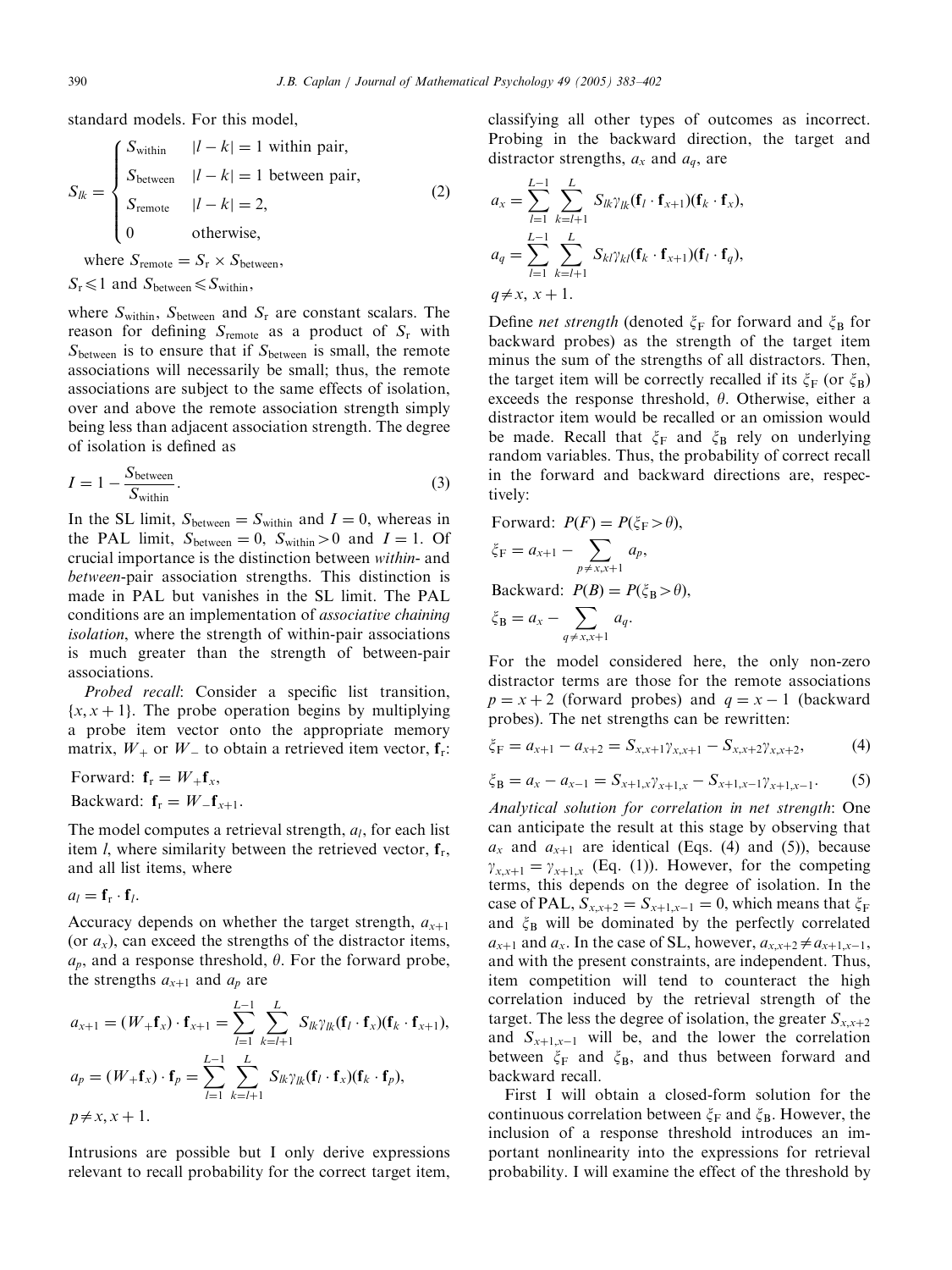computing Yule's  $\mathcal{Q}$  in numerical simulations. To solve for the continuous correlation I use

$$
cov[\gamma_{x,x+1}, \gamma_{x+1,x}] = 1,
$$
  
\n
$$
cov[\gamma_{x,x+1}, \gamma_{x,x+2}] = cov[\gamma_{x,x+1}, \gamma_{x+1,x-1}]
$$
  
\n
$$
= cov[\gamma_{x,x+2}, \gamma_{x+1,x-1}] = 0.
$$

The continuous correlation,  $\rho_{FR}$ , between  $\zeta_F$  and  $\zeta_B$  is

$$
\rho_{\rm FB} = \frac{\text{cov}[\xi_{\rm F}, \xi_{\rm B}]}{\sqrt{\text{var}[\xi_{\rm F}]\text{var}[\xi_{\rm B}]}}.\tag{6}
$$

Given that

$$
cov[\xi_F, \xi_B] = cov[a_{x+1} - a_{x+2}, a_x - a_{x-1}]
$$
  
=  $\sigma^2 S_{x,x+1} S_{x+1,x}$ ,

 $\text{var}[\xi_F] = \text{var}[a_{x+1} - a_{x+2}] = \sigma^2(S_{x,x+1}^2 + S_{x,x+2}^2),$ 

$$
\text{var}[\xi_{\text{B}}] = \text{var}[a_x - a_{x-1}] = \sigma^2 (S_{x+1,x}^2 + S_{x+1,x-1}^2).
$$

Eq. (6) becomes

$$
\rho_{FB} = \frac{S_{x,x+1}S_{x+1,x}}{\sqrt{(S_{x,x+1}^2 + S_{x,x+2}^2)(S_{x+1,x}^2 + S_{x+1,x-1}^2)}}.
$$
(7)

Or, substituting the expressions for  $S_{lk}$  (Eq. (3)),

$$
\rho_{\rm FB} = \frac{S_{\rm within}^2}{(S_{\rm within}^2 + S_{\rm between}^2 S_{\rm r}^2)}.
$$

Even if we were to add an asymmetry,  $\alpha$ , such that

$$
\alpha = \frac{S_{y,x}}{S_{x,y}} \quad \text{where } x > y \tag{8}
$$

the  $\alpha$  factor is present both in the numerator and denominator, canceling in both the PAL and the SL regimes. This way of implementing asymmetry is one example that shows that the measurement of (a)symmetry of mean performance does not necessarily tell us what the correlation will be (and vice versa).

As an aside, one can easily follow the effect of added remote associations by simply making the following replacements:

$$
E[\xi_F] = S_{x,x+1} - \sum_{y=x+2}^{L} S_{x,y}
$$
  
var[ $\xi_F$ ] =  $\sigma^2 \sum_{y=x+1}^{L} S_{x,y}^2$ , (9)

$$
E[\xi_B] = S_{x+1,x} - \sum_{y=1}^{x-2} S_{x+1,y}
$$
  
var $[\xi_B] = \sigma^2 \sum_{y=1}^{x} S_{x+1,y}^2.$  (10)

In computing  $\rho_{FR}$ , the numerator remains the same, but the denominator accrues extra terms due to the

additional remote associations. Thus, Eq. (7) becomes

$$
\rho_{\rm FB} = \frac{S_{x,x+1}S_{x+1,x}}{\sqrt{(S_{x,x+1}^2 + \sum_{y=x+2}^L S_{x,y}^2)(S_{x+1,x}^2 + \sum_{y=1}^{L-1} S_{x+1,y}^2)}}.
$$
\n(11)

The effect is that adding increasing numbers of competing associations drives down the correlation. Again, in the PAL limit, the interfering terms approach zero, making the correlation approach unity. In contrast, in SL, those terms are non-zero, and the stronger they are, the lower the correlation becomes. Remote associations (or any uncorrelated associations), thus, serve to further accentuate the difference between PAL and SL regimes.

Yule's  $Q$  solution by simulation: Next I simulate the model with threshold by generating pseudo-random Gaussian-distributed values for the  $\gamma$  variables in the expressions for the net strengths (Eqs. (4) and (5)). Responses were considered correct if the net strength exceeded the response threshold,  $\theta$ ; i.e.,  $\zeta_F > \theta$  or  $\zeta_B > \theta$ for forward and backward probes, respectively. Yule's 2 between forward and backward probes,  $\mathcal{Q}_{FB}$ , was computed from the contingency table assembled from response correctness across  $10^6$  simulated item-pairs  $\{x, x + 1\}$ . Simulations were run for values of I (parameterizing isolation) ranging from 0.05 to 1 in steps of 0.05. Note that  $I$  (Eq. (3)) is, more specifically,

$$
I = 1 - \frac{S_{x+1,x+2}}{S_{x,x+1}} \equiv 1 - \frac{S_{x,x-1}}{S_{x+1,x}}.
$$

[Fig. 2](#page-9-0) shows the dependence of the correlations on  $I$  as well as three model parameters of interest:  $\theta$ , the coefficient of variation of encoding strength,  $CV_{\gamma}$ , and the degree of asymmetry,  $\alpha$  (Eq. (8)). The plots illustrate the case where  $S_{\text{remote}} = 0.9 S_{\text{within}}$ . If  $S_{\text{remote}}$  is lowered (not shown), this would tend to reduce the sources of uncorrelated interference, driving up the correlation; increasing  $S_{\text{remote}}$  has the reverse effect. The dashed lines plot the Pearson correlation,  $\rho_{FB}$  between forward and backward net strengths, illustrating that as degree of isolation increases,  $\rho_{FB}$  increases. All plots of  $\rho_{FB}$ overlap, reflecting the fact that  $\theta$  does not enter into the analytic solution and  $CV_\gamma$  and  $\alpha$  cancel out and thus are absent from the final expression (Eq. (7)).

The thresholded model similarly shows that  $\mathcal{Q}_{FB}$  as I increases, reaching unity with perfect isolation. However, Yule's 2 does not, for reasonable parameter values, take on as low values as does  $\rho_{FB}$ . As can be seen in [Fig. 2a](#page-9-0), as  $\theta$  increases (think of a very conservative participant who only very high net-strength items), the entire curve scales upward. Thus, the thresholded model gives correlations between response accuracy that are inflated relative to the correlations between the underlying retrieval strengths.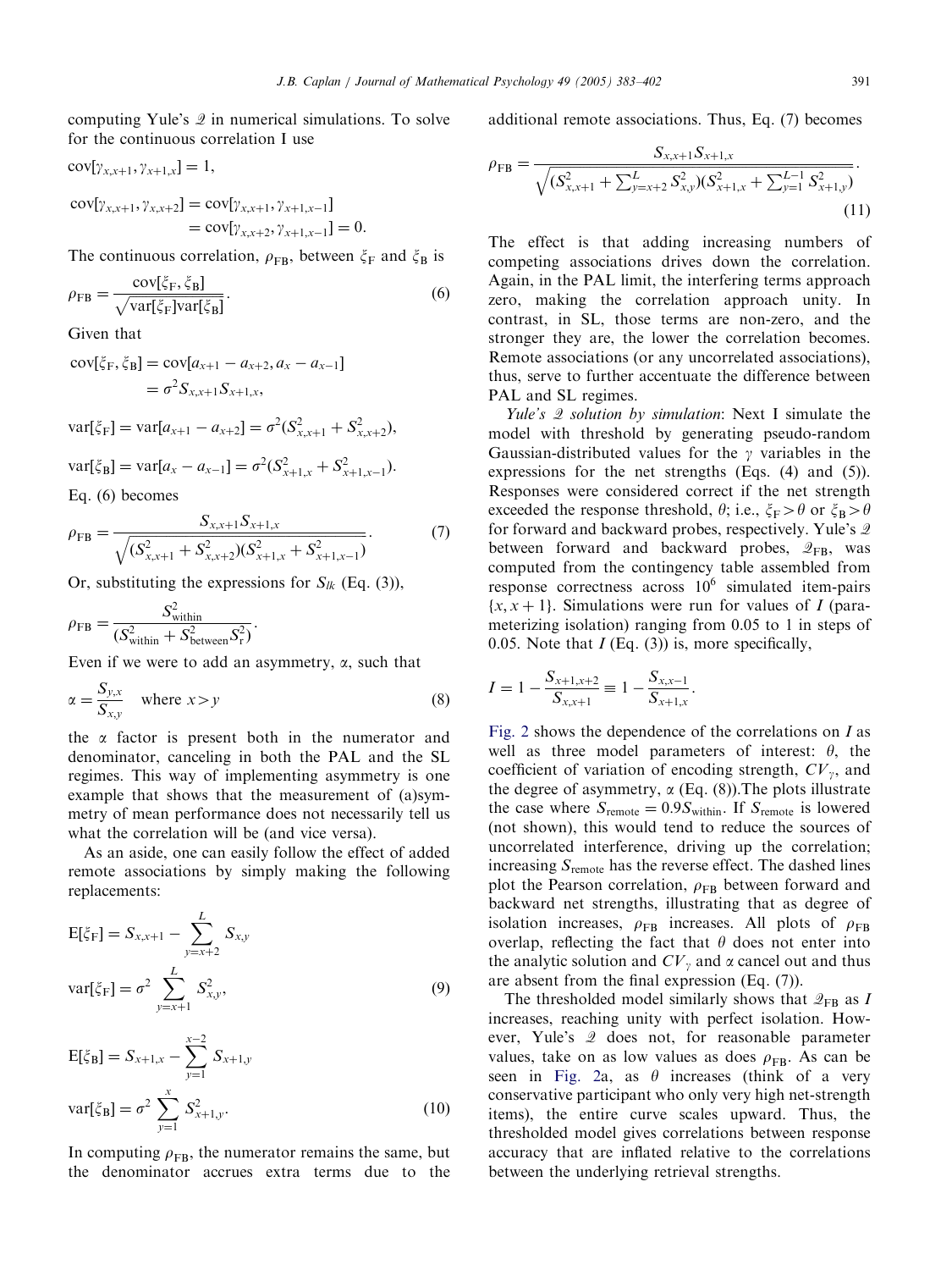<span id="page-9-0"></span>

Fig. 2. Effect of isolation and dependence on parameters of the associative chaining model. In all panels, the relative strength of remote associations,  $S_{\text{remote}}$ , is fixed at 0.9S<sub>within</sub>. Dashed lines plot the closed-form solutions for the Pearson correlation ( $\rho_{FR}$ ) between net strengths for forward and backward probes as a function of the isolation parameter, I (Eq. (7)). Large values of I represent maximal isolation, in which competing association strengths are near zero; small values of I represent minimal isolation, in which competing association strengths are of comparable to target association strengths. Solid lines plot the results of the numerical simulations (see text for details), illustrating how  $\mathcal{Q}_{FB}$  varies as a function of the I as well as three parameters of interest: the response threshold,  $\theta$  (a, holding constant  $CV_{\gamma}$  and  $\alpha$ ), the coefficient of variation of encoding strength,  $CV_{\gamma}$ <br>(b, holding constant  $\theta$  and  $\alpha$ ) and  $\alpha$ , where  $\alpha$ 

Encoding strength variability,  $CV<sub>y</sub>$ , has a small effect on  $\mathcal{Q}_{FB}$ , primarily at low levels of isolation (Fig. 2b). In other words, if encoding is very reliable, then the probe–target association will consistently exceed the distracting association strengths, thus having a similar effect as increased isolation.

Asymmetry (Fig. 2c) has no effect over a broad range of  $\alpha$  values, in the thresholded model as well as in the unthresholded analytical model. This confirms the mathematical fact that the symmetric mean performance does not necessarily reflect correlated forward and backward probes and vice versa.

Even at the lowest isolation level,  $\rho_{FB}$  and  $\mathcal{Q}_{FB}$  are substantially positive. This is because in the present formalism, forward and backward probes rely on common, correlated sources of variance. Thus, the Isolation Principle does not generally imply zero correlations, but rather, differences in correlation between experimental conditions.

#### 2.1.1. Discussion

Paralleling existing chaining models of SL, I showed that this approach indeed produces the desired dissociation in correlations between PAL and SL. The difference between PAL and SL was modulated by a single parameter that controlled the strength of between-pair nearest-neighbor association terms. The success of the derivations relied on the following properties of the model.

First, forward and backward associations were stored in the same manner at study and were probed in the same way at test.

Second, the variability terms picked up by forward and backward probes were the same. This was because the forward and backward association strength terms were perfectly correlated. In convolution/correlation models, this is the only possible case (e.g., [Lewandowsky](#page-19-0) [and Murdock, 1989\)](#page-19-0); forward and backward association terms are in fact the same term. In matrix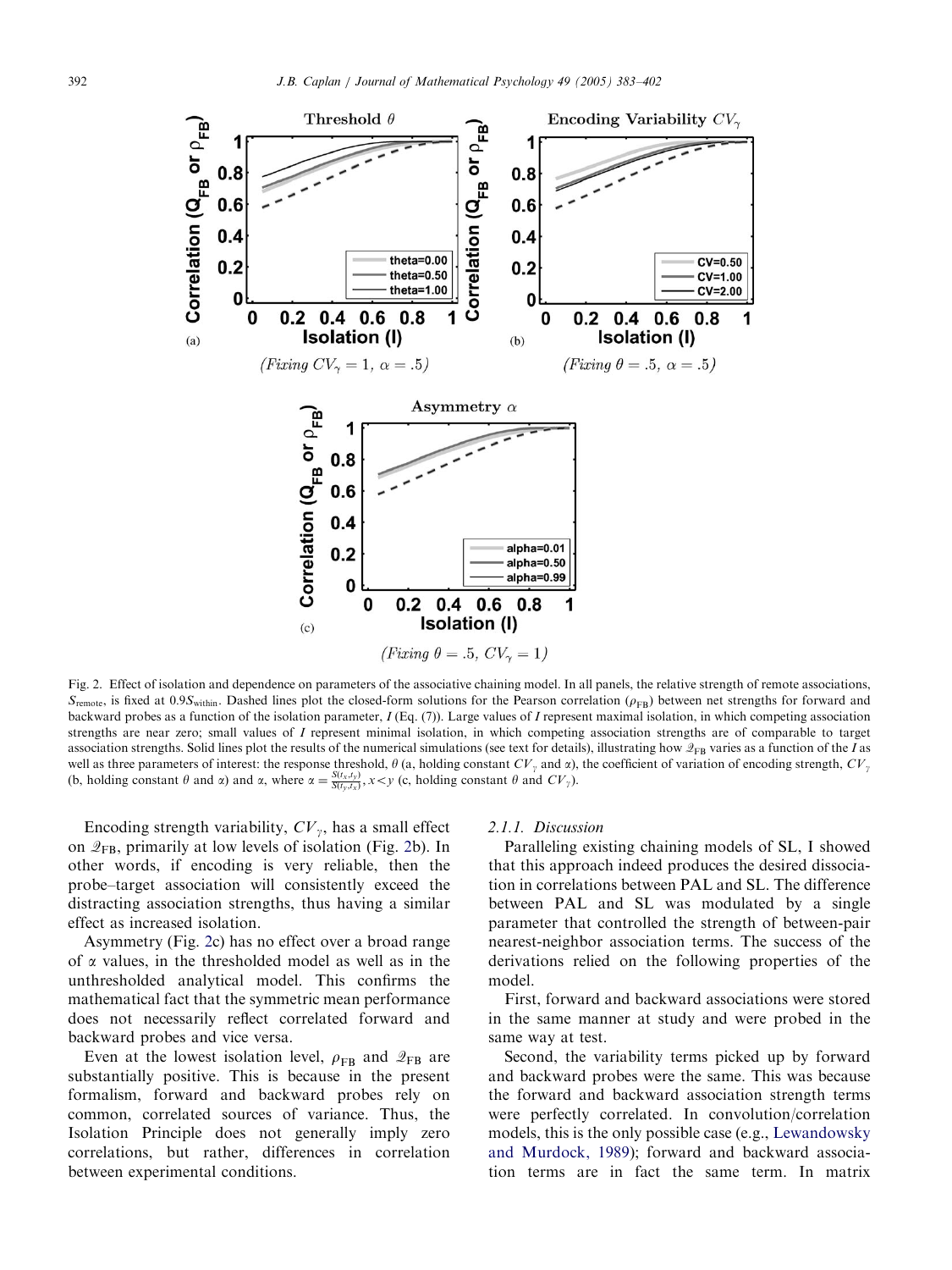implementations, one can make them different but even low levels of independence begin to lose the near-perfect correlation in PAL [\(Kahana, 2002](#page-19-0)).

Third, the dissociation in the correlation for PAL and SL performance was a consequence of retrieval processes, but relied on conditions at study (average relative strength of between- to within-pair associations). Forward and backward probes used the same processes but were differently susceptible to interference from neighboring items depending on isolation established at study.

Finally, consider the Within-List Control correlation. In this chaining model, association strengths are independent across a list. To match the considerable levels of this control correlation seen in the data (Table [2](#page-3-0)), one could introduce such correlations, for example, by introducing list-to-list variability in  $E[\gamma_{lk}]$ .

While simple associative chaining models have been challenged by empirical findings (e.g., [Baddeley, 1968;](#page-18-0) [Henson et al., 1996; Wickelgren, 1966\)](#page-18-0) it is not clear that more complex chaining models (e.g., with remote associations) could not overcome such challenges. Furthermore, the ability of participants to perform at high levels of accuracy on circular lists, in which positional information is disrupted ([Addis and Kahana,](#page-18-0) [in preparation\)](#page-18-0) suggests that chaining-like information may be used in circumstances in which positional information is less diagnostic, although relative-order models could potentially accommodate certain features of circular list learning. It may be that subjects use a variety of cues to learn and retrieve serial lists, some of them positional-like and some of them chaining-like (e.g. [Giurintano, 1973; Maisto and Ward, 1976; Wood](#page-18-0)[ward and Murdock, 1968; Young, 1968\)](#page-18-0). Thus, it seems more useful to demonstrate the generality of the Isolation Principle than to suggest that it is highly model-dependent.

#### 2.2. Example 2: isolation in a positional coding model

A positional coding model (e.g. [Brown et al., 2000;](#page-18-0) [Burgess and Hitch, 1999; Henson, 1998; Lee and Estes,](#page-18-0) [1977; Lewandowsky and Farrell, 2000; Page and Norris,](#page-18-0) [1998](#page-18-0)) learns to link up a set of positions  $t_k$ , indexed by k, with a separate set of items  $f_l$ , indexed by l, where  $f_l$  and  $t_k$  are vectors with dimensionalities  $N_f$  and  $N_t$ , respectively.

Assumptions:

(1) Item and position representations: While items and positions might be written as vectors, I will not make direct use of any particular vector representation, reducing to a strength model. Thus, I drop the bold, vector typesetting and write items and positional codes as scalars,  $f_l$  and  $t_k$ , respectively.

(2)  $Position - item$  associations: The second assumption is an extension to positional coding models to enable the model to perform cued recall with sequential probes, probing with one item for another item. To this effect, I make the simplest possible extension to this class of model—that is, that as the model learns associations from  $t_k$  to  $f_l$ , it simultaneously learns associations from  $f_l$  to  $t_k$  (cf. [Brown et al., 2000\)](#page-18-0). Upon a sequential probe, the model retrieves the position associated with the cue item, and moves to the desired relative position and probes with this new positional code to retrieve a target item.

(3) PAL in a positional coding model: The third assumption extends positional coding models to paired associates learning paradigms. My approach has some similarity to that taken by [Mensink and Raaijmakers](#page-19-0) [\(1988\)](#page-19-0), who use a contextual variable that is, in some ways, an analogue of positional coding. This is done by assuming that, in the PAL regime, paired items are assigned to very similar positions relative to the positions of other list items. This positional coding model differs critically from the associative chaining model in that it learns only item–position and position–item associations but no direct item–item associations.

(4) *Positional similarity*: The fourth assumption is that when the model manipulates positional codes, they may be confused with one another according to a similarity structure, where  $S(t_l, t_k)$  denotes the similarity between two positions,  $t_l$  and  $t_k$ . I always assume that  $S(t_l, t_l) = 1$ . The only way in which PAL and SL shall differ is in the similarity structure of the positional vectors,  $t_k$  across the list (see [Fig. 3](#page-11-0) for a schematic representation). Without making specific assumptions about the nature of the representations of positional codes, I assume that the similarity between positional codes is:

 $S(t_1,t_k)$ 

$$
= \begin{cases} e^{-(1-4)/\tau} & |l-k| = 1 \text{ within pair,} \\ e^{-A/\tau} & |l-k| = 1 \text{ between pair,} \\ \prod_{m=l}^{k-1} S(t_m, t_{m+1}) & |l-k| > 1, \\ \text{where } 0.5 \leq \Delta \leq 1. \end{cases} \tag{12}
$$

Here,  $\tau$  sets the width of the positional similarity function; the larger  $\tau$ , the more dissimilar are nearby list items' positional codes. However, for any given comparison between PAL and SL (as well as intermediate regimes), I hold  $\tau$  constant.  $\tau$  is thus assumed to be fixed between paradigms, so I am relying on the difference between within-pair positional similarity and between-pair similarity to account for behavioral dissociations. The scalar,  $\Delta$ , relative to  $\tau$ , parameterizes isolation from a maximally isolated model  $(\Delta = 1)$ , in which similarity of positional codes from one pair to another is nearly zero, to a minimally isolated model  $(\Delta = 0.5)$ , in which there is no difference between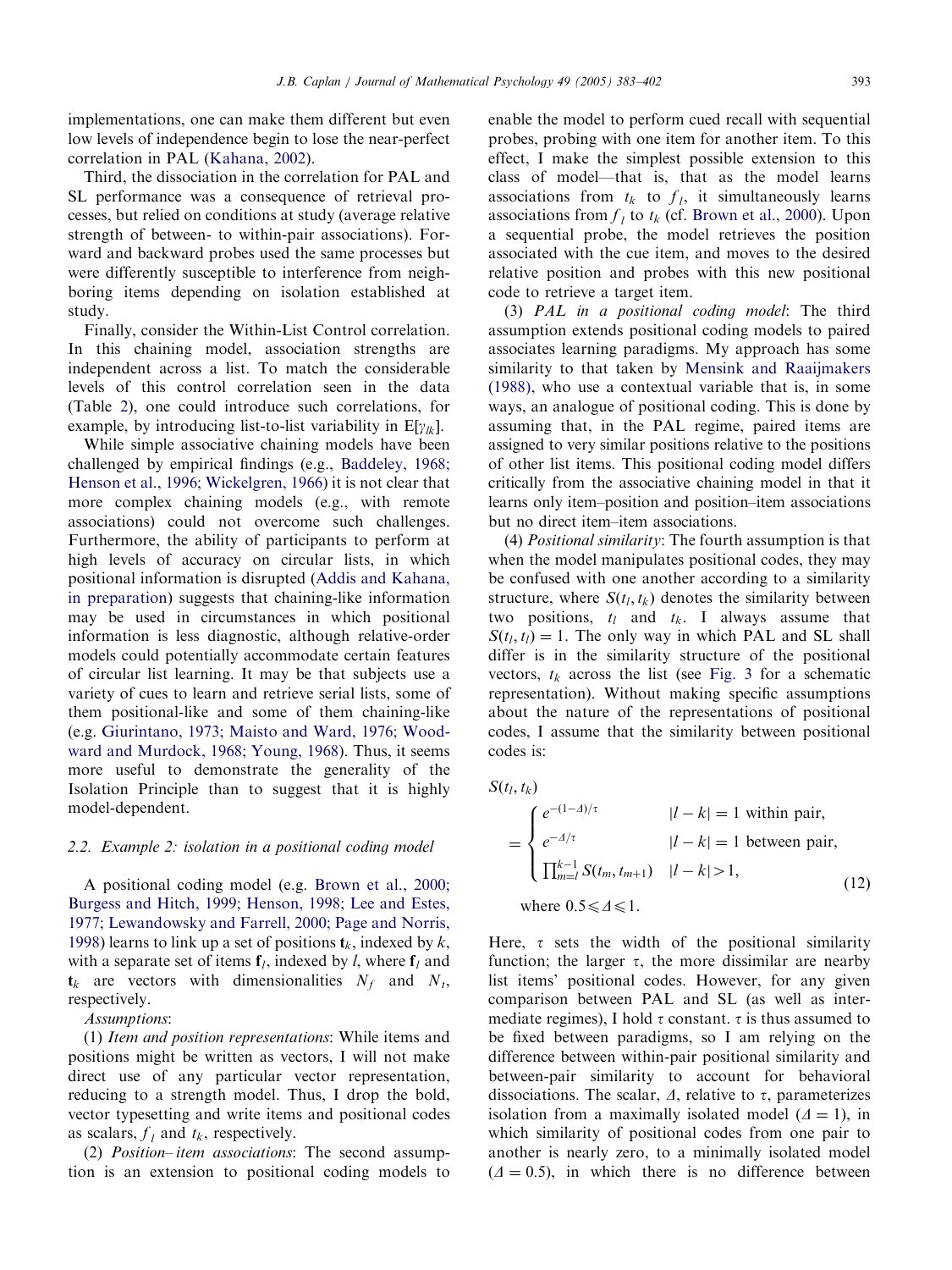<span id="page-11-0"></span>

Fig. 3. Positional isolation. In a positional coding model, the Isolation Principle is embodied by relative spacing of the positional codes. In paired associates learning (PAL), the positional codes for two items within a pair are spaced close to each other, but far from other pairs. In serial learning (SL), positional spacing is variable and there is no distinction between within- and between-pair transitions.

within- and between-pair similarity. For the SL case, Eq. (12) reduces to

$$
S(t_l, t_k) = e^{-|l-k|/2\tau}.
$$

In SL, similarity decreases monotonically with increasing lag. This is the effect achieved in the Perturbation Model [\(Lee and Estes, 1977](#page-19-0)) as well as in certain contextual models (e.g. [Howard and Kahana, 2002;](#page-19-0) [Mensink and Raaijmakers, 1988\)](#page-19-0). In PAL, positional similarity is very high within a pair but very low between pairs. This is equivalent to the statement that the A and B items within a pair are associated with (almost) identical positions. In this way, I implement positional isolation.

(5) Shifting positions:The fifth assumption is that the model can move perfectly from one positional code,  $t_l$ , to another positional some relative distance away,  $t_1 + T$ , where T is an integer. This simplification (cf. [Brown et al., 2000](#page-18-0)) keeps the model tractable, but remains to be tested.

 $(6)$  Response screening: As with the associative chaining model, this model does not recall the cue item that it is given, assumed to be an infallible process.

(7) Net retrieval strength: This assumption parallels that for the associative chaining model: For each probe operation, every possible item has a retrieval strength. Recall success depends on net strength, the difference between retrieval strength of the target and the sum of the retrieval strengths of all competing items.

Study: The storage equations for a list of  $L$  items (or  $L/2$  pairs) are

 $\mathbf{w}_{ft}(f_i) = \gamma_i,$  $\mathbf{w}_{tf}(t_l) = \gamma_l,$ where  $1 \le l \le L$ .

If  $N_{\text{pool}}$  is the number of items in the word pool then  $w_{ft}$ is a  $N_{\text{pool}}$ -dimensional vector that accumulates the (scalar) heteroassociative strengths from positions  $t_1$  to items  $f_l$  and  $w_{tf}$  is a *L*-dimensional vector that accumulates (scalar) heteroassociative strengths from items  $f_i$  to positions  $t_i$ . The  $\gamma_i$  are independent random scalar variables such that  $E[\gamma_l] = 1$  and  $var[\gamma_l] = \sigma^2$ . While I use the same  $\gamma_l$  for both storage equations,  $\text{cov}[y_l, y_k] = 0, \ k \neq l$ . That is, the storage strength for a given list item is independent of the storage strength for all other items. For the present derivations, all other associations are set to zero.

*Probed recall:* Consider the pair  $\{x, x + 1\}$ . Probing in the forward direction, I follow the retrieval strength of the correct target and distractor items:

- (1) Probe with the item,  $f_x$ . The "correct" position,  $t_x$  is retrieved with strength  $w_{ft}(f_{x}) = \gamma_{x}$ .
- (2) "Roll" the positional code ahead from  $t_x \rightarrow t_{x+1}$ .
- (3) Probe with  $t_{x+1}$  and retrieve the correct item  $f_{x+1}$ with strength  $\gamma_x \mathbf{w}_{tf}(t_{x+1}) = \gamma_x \gamma_{x+1}$ . Other items (distractors) are retrieved with strength  $S(t_{x+1}, t_y)\gamma_x\gamma_y$ , for  $y \neq x$ ,  $x + 1$ . Recall that the model is prevented from recalling the probe item,  $f<sub>x</sub>$ .

Note that I am assuming that even if the position of the probe item is not recalled, the (noisy) outcome of Step 1 is nonetheless passed through Steps 2 and 3 to possibly retrieve the target item (e.g. [Lewandowsky and Mur](#page-19-0)[dock, 1989](#page-19-0)). The retrieval strengths are the products of the first and third steps.

For the backward probe, consider the same pair of items,  $\{x, x + 1\}$ :

- (1) Probe with the item,  $f_{x+1}$ . The "correct" position,  $t_{x+1}$  is retrieved with strength  $\mathbf{w}_{ft}(f_{x+1}) = \gamma_{x+1}$ .
- (2) "Roll" the positional code back from  $t_{x+1} \rightarrow t_x$ .
- (3) Probe with  $t_x$  and retrieve the correct item  $f_x$  with strength  $\gamma_{x+1} \mathbf{w}_{tf}(t_x) = \gamma_x \gamma_{x+1}$ . Other items (distractors) are retrieved with strength  $S(t_x, t_y) \gamma_{x+1} \gamma_y$ , for  $y \neq x$ ,  $x + 1$ . The model is prevented from recalling the probe item,  $f_{x+1}$ .

As in the associative chaining model, probability of recall is equal to the probability that the net strength, forward:  $\zeta_F$  or backward:  $\zeta_B$  (strength of the target minus the summed strength of the distractors), exceeds a response threshold,  $\theta$ . These are:

$$
\zeta_{\rm F} = \gamma_x \gamma_{x+1} - \sum_{y \neq x, x+1} S(t_{x+1}, t_y) \gamma_x \gamma_y, \tag{13}
$$

$$
\zeta_{\mathbf{B}} = \gamma_x \gamma_{x+1} - \sum_{y \neq x, x+1} S(t_x, t_y) \gamma_{x+1} \gamma_y.
$$
 (14)

Analytical solution for correlation in net strength: I derive the continuous correlation  $\rho_{FB} = \text{cov}[\xi_F, \xi_B]$  $\sqrt{\text{var}[\xi_F]\text{var}[\xi_B]}$ , for  $L = \infty$  (an infinite number of interfering items) in Appendix. The expressions for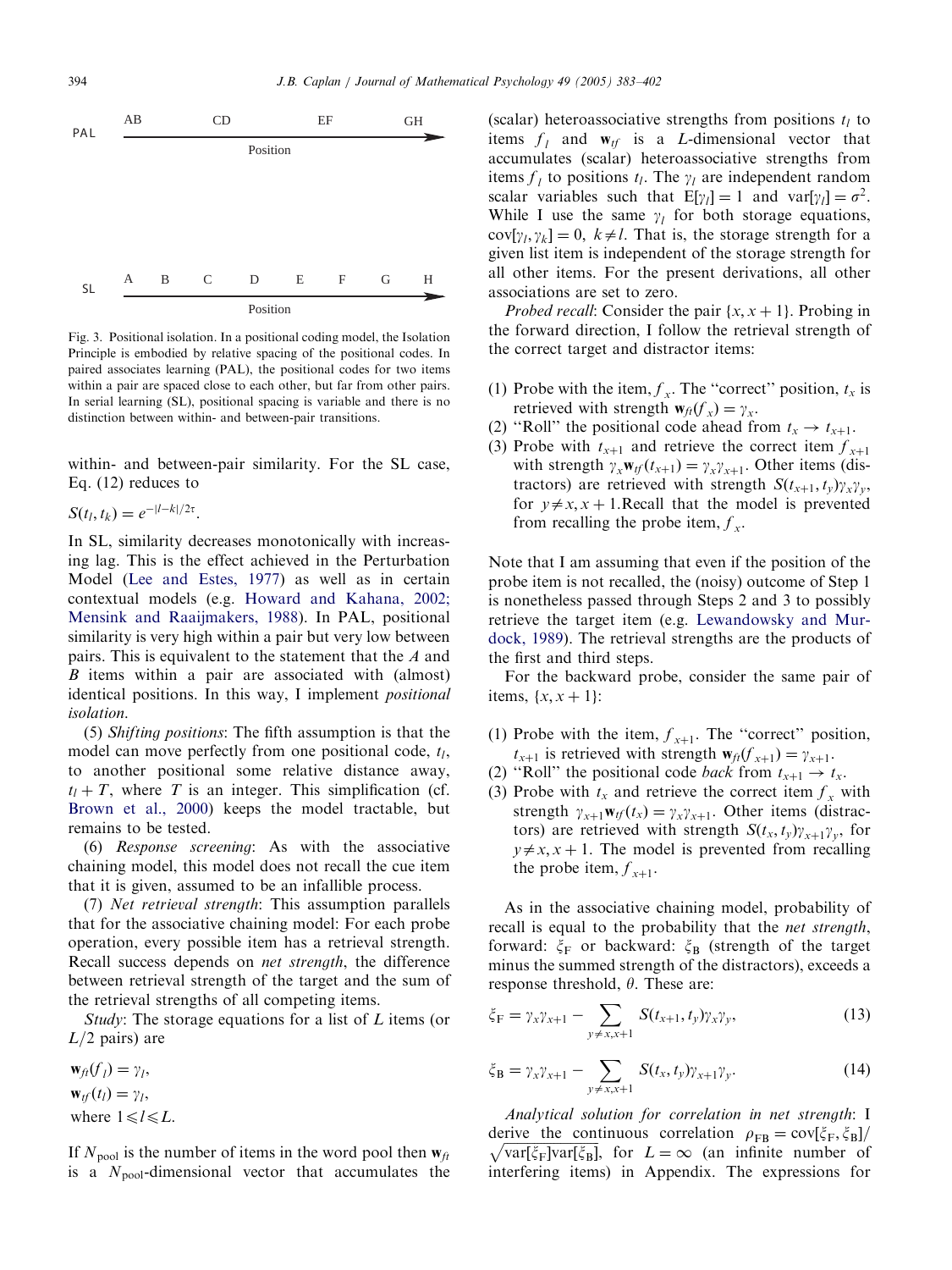<span id="page-12-0"></span>variance and covariance are in Eqs. (19) and (21), respectively.

Yule's 2 solution by simulation: Next I simulate the model with threshold as done previously for the associative chaining model, generating pseudo-random Gaussian-distributed values for the  $\gamma$  variables in Eqs. (13) and (14). Responses are considered correct if the net strength exceeds a threshold,  $\theta$ :  $\xi_F > \theta$  or  $\xi_B > \theta$  for forward and backward probes, respectively. Terms involving  $S(t_x, t_y)$  were included only for  $S(t_x,t_y) > 0.001$ . Yule's 2 is computed from the contingency table assembled from response correctness across 10<sup>6</sup> simulated item-pairs  $\{x, x+1\}$  and for varying degrees of isolation, parameterized by I ranging from  $0.05$  to 1 in steps of 0.05, where

$$
I = 1 - \frac{e^{-\Delta/\tau}}{e^{-(1-\Delta)/\tau}}.
$$

Fig. 4 shows the dependence of the correlations on I.Note that with the constraint that the positional distance between item x and item  $x + 1$  must be equal to 1, not all levels of isolation are possible for a given value of  $\tau$ .

Similar to the associative chaining model, the model with response threshold gives correlations in accuracy that are inflated relative to the correlations between the underlying retrieval strengths (except for the case where  $\theta$  is very low; in this case, the threshold serves only to



Fig. 4. Effect of isolation and dependence on parameters of the positional coding model. Dashed lines plot the closed-form solutions for the Pearson correlation ( $\rho_{FR}$ ) between net strengths for forward and backward probes as a function of the isolation, I. Large values of I represent maximal isolation, in which competing association strengths are near zero; small values of  $I$  represent minimal isolation, in which competing association strengths are of comparable to target association strengths. Solid lines plot the results of the numerical simulations (see text for details), illustrating how Yule's 2 varies as a function of the I as well as three parameters of interest: the response threshold,  $\theta$  (a, holding constant CV<sub>y</sub> and  $\tau$ ),  $\tau$  (b, holding constant  $CV_y$  and  $\theta$ ) and  $CV_y$  (holding constant  $\theta$  and  $\tau$ ) both for a low and a high value of  $\tau$  (c and d, respectively).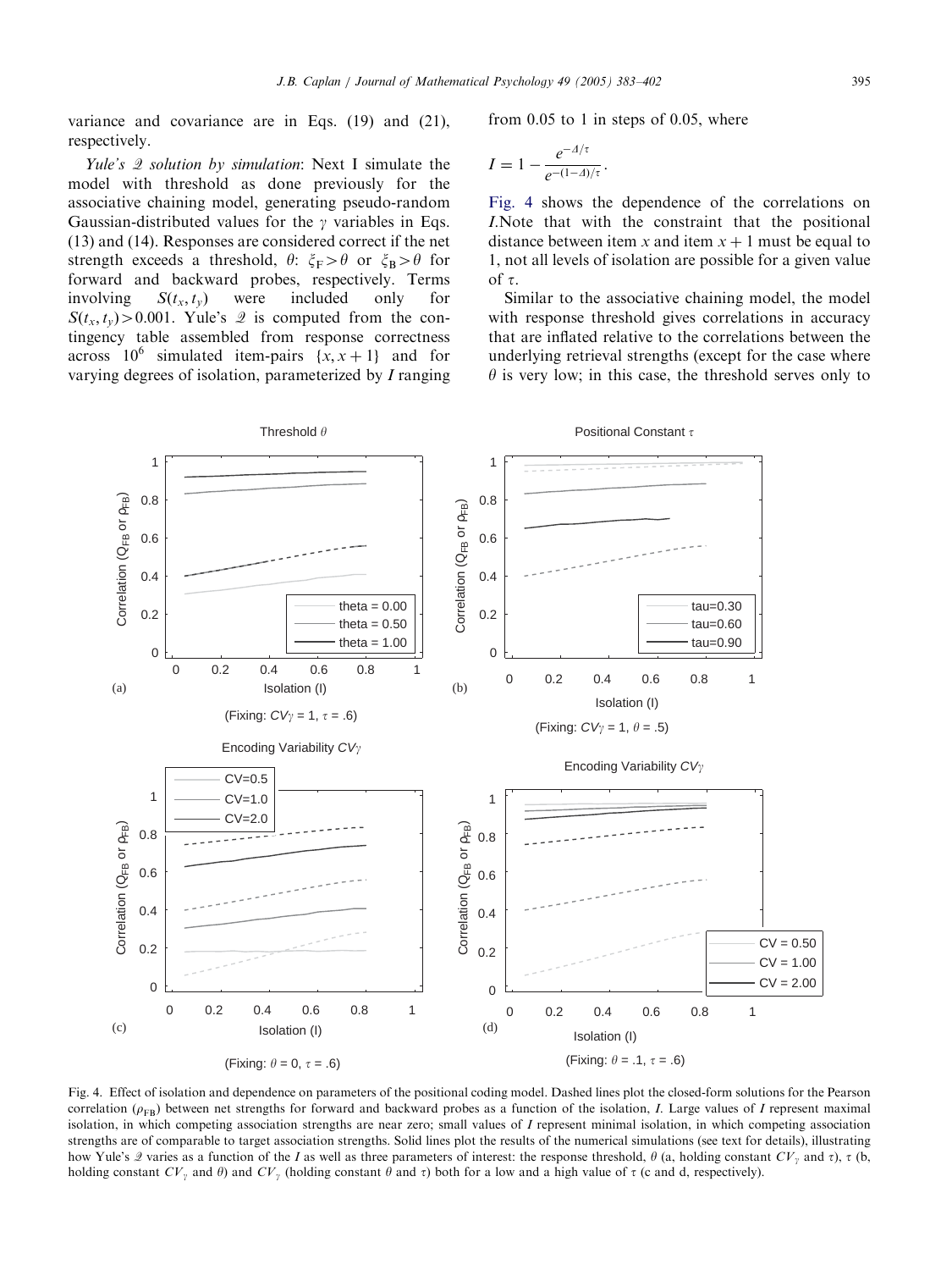exclude negative values of net strength, perhaps removing some source of correlation). Nonetheless, the thresholded simulation shows predominantly similar dependence on parameters as the unthresholded, analytic solutions. Most pertinently, increased isolation leads to increased correlation. While for some parameter values, the dependence of the correlation on  $I$  is very slight, in no cases does the correlation decrease with increasing values of I.

Unlike the associative chaining model, competing list items provide both correlated and uncorrelated sources of variance to forward and backward probes. In particular, for forward and backward probes, the sources of interference are identical; they are simply weighted differently. This leads to richer dependence on model parameters and their interactions, which makes it difficult to intuit (without solving the model) what the character of dependence on  $\tau$ ,  $CV_{\gamma}$  (coefficient of variation of encoding strength  $\gamma_{lk}$ ), I and  $\theta$  will be. This characteristic also accounts for the weaker dependence on I compared to the chaining model. However, this does not reflect a fundamental difference between positional coding and associative chaining models. Indeed, the chaining model described above could be amended to make it more like the positional coding model by weakening the distinction between the forward and backward memory matrices,  $W_+$  and  $W_-$  and including additional remote associations (Eqs. (9)–(11)).

Increased  $\theta$  leads to increased correlation [\(Fig. 4a](#page-12-0)), similar to the associative chaining model; this increases the effective isolation of the model. Increased  $\tau$  leads to reduced correlation [\(Fig. 4](#page-12-0)b), because the larger  $\tau$  tends to increase the effective number of competing list items. Increased  $CV<sub>y</sub>$  tends to increase the correlation [\(Fig. 4c](#page-12-0)) because increased  $CV<sub>y</sub>$  offers more variability in probe and target strengths with which forward and backward probes can be correlated. The effect of varying  $CV_y$ diminishes at high values of I. However, at very high values of  $\theta$ , the dependence of  $\mathcal{Q}_{FB}$  on  $CV_\gamma$  can actually flip direction (observe that the rank-order of the different plots flips direction between panel d as compared to panel c of [Fig. 4](#page-12-0)). This happens because at low levels of isolation, the decorrelating effect of the interfering list items is amplified by increased  $CV_{\gamma}$ . Again, the effect of  $CV_\gamma$  diminishes at high levels of I. Thus,  $CV_{\gamma}$  increases or decreases the correlation depending on how it interacts with other parameters and whether it introduces more effective variability into the probe and target terms or into the interference terms.

## 2.2.1. Discussion

By incorporating the Isolation Principle into a positional coding model, I was able to treat PAL and SL in a single framework. The model moves between PAL and SL by way of the similarity structure among the positional codes, which was implemented as a single parameter. This outcome depends on a number of conditions.

First, forward and backward probes functioned in the same way. This is analogous to properties of the associative chaining model, in which forward and backward associations were stored and retrieved in the same way.

Second, forward and backward probes picked up the same variability terms and, at least in the PAL regime, they combined multiplicatively. Since scalar multiplication is commutative, the total accumulated noise was independent of probe direction.

Third, the difference in correlation between forward and backward probes arises at test, and not at study but conditions at study (the relative positional spacing of items) are crucial to account for the observed pattern. Importantly, the strength of encoding of position-toitem and item-to-position terms were identical for a given list item. This was necessary; otherwise, forward and backward probes would have picked up different (and independent) noise terms, decorrelating them. Meanwhile, encoding strengths were independent across list items; this reduced the correlation for probed SL.

Finally, while the present model would produce zero correlations on the within-list control, inconsistent with [Table 2](#page-3-0), it would be straight-forward to add correlations among  $\gamma_l$  at different list positions that could fit such a non-zero baseline correlation.

## 3. General discussion

I first reported empirical evidence of a dissociation in the correlation between accuracy on forward and backward probes of SL as compared to PAL, presenting a challenge to models that treat PAL and SL using the same model processes and parameters. Then I showed that associative or positional isolation, along with constraints on noise terms within and between pairs, can modulate this correlation. In both classes of model, isolation was implemented as a single parameter that moved the model continuously from PAL to SL via a range of intermediate regimes.

In the case of an associative chaining model, I implemented the Isolation Principle by assuming that between-pair associations are stored more weakly than within-pair associations. Pairs were ''associatively'' isolated from the rest of the list. In the case of a positional coding model, I implemented the Isolation Principle by assuming that the positional code varies more between pairs than within pairs. Here pairs were isolated ''positionally'' from the rest of the list.

Both types of isolation resulted in highly correlated forward and backward recall in the PAL regime, compared with lower (non-zero and not perfect, albeit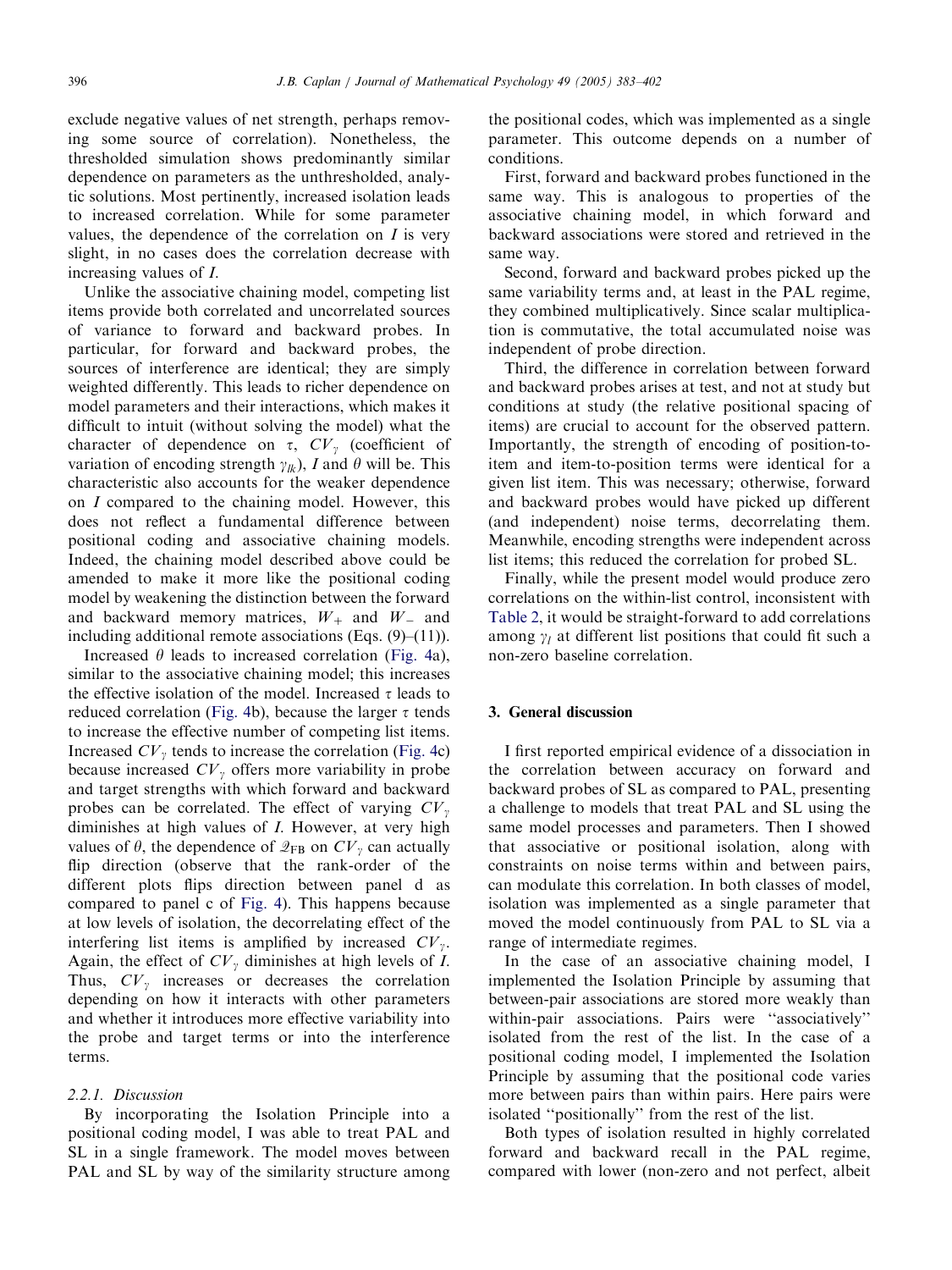still rather high) correlations in the SL regime, with a single parameter continuously modulating this correlation. Crucially, in this framework, paired associates and serial learning do not differ in the basic assumptions or model processes, but only in the degree to which certain list transitions are isolated from the rest of the list. Thus, the Isolation Principle is a unifying principle.

The generality of the Isolation Principle is evident when one considers that it places quite different constraints on positional than on chaining models. In the chaining model, the high correlation in PAL derived from the fact that the stored forward and backward association terms were susceptible to identical noise terms. In the positional model, there were no stored forward and backward terms per se. Rather, each item was stored in a separate operation, and had its own independent noise term. However, at retrieval, forward and backward probes accumulated the same noise/ variability terms from the probe and target items. In PAL, those noise terms dominated, but in SL, noise accumulated from competing list items differed between probe directions.

#### 3.1. The empirical dissociation between PAL and SL

Whereas high forward–backward probe correlation is found for probes of pairs, supporting associative symmetry [\(Kahana, 2002,](#page-19-0) [Rizzuto](#page-19-0) & [Kahana, 2000,](#page-19-0) [2001](#page-19-0)), here I report that this correlation is substantially lower for probes of previously learned serial lists. While this comparison is across experiments with many procedural differences, the dissociation cannot be explained by two prominent differences—namely, the large value of  $\Delta\mathcal{Q}$  obtains even for participants with high test/re-test reliability (Fig. [1a](#page-3-0)), and across levels of learning between participants (Fig. [1b](#page-3-0)), between lists (Fig. [1](#page-3-0)c) and between serial positions within lists (Fig. [1](#page-3-0)d). These analyses also showed that the large value of  $\Delta\mathcal{Q}$  in SL generalizes across level of learning. This parallels the finding that the small-valued  $\Delta\mathcal{Q}$  in PAL does not interact with number of presentations ([Rizzuto and Kahana, 2001](#page-19-0)).

## 3.2. General conditions for the Isolation Principle

The following conditions were necessary for the Isolation Principle to produce near-perfect correlations in PAL and imperfect correlations in SL:

(1) In the PAL regime, forward and backward probes must be susceptible to the same sources of variability when probing a given pair (or list transition). This will most likely include encoding variability of the pair of interest, but could potentially also include some extra-pair noise.

- (2) If the noise accumulates in a different order depending on probe direction (as in the case of the positional model), the noise terms must commute, at least in the PAL regime.
- (3) Noise must vary across the list to introduce the possibility of reducing the correlation between forward and backward probes.
- (4) Extra-pair noise terms must be somewhat different depending on probe direction. This is necessary to obtain the moderate correlation in SL.
- (5) There must be a parameter that, at some values, ''isolates'' a given pair from the rest of the list in the sense that the noise terms due to extra-pair competition become very small.

#### 3.3. Forgetting

The near-perfect correlations obtained in the PAL data suggests that there is little noise between successive tests, or that the noise was perfectly correlated between tests. In developing the models, we assumed the former, and implement no noise between Test 1 and Test 2, because the main goal of this work is to demonstrate that the Isolation Principle can produce dissociations like the one that has been observed. However, it will ultimately be important to fit richer data in which substantial noise is introduced between successive tests; for example, by separating the tests by a large amount of time or by considering the low- $\mathcal{Q}_{\text{Same}}$  participants in [Fig. 1](#page-3-0)a. One can make the conditions more generally applicable. Namely, the forgetting terms must influence the noise terms in a way that does not differentially affect probes according to direction. For the positional coding model presented here, adding a noise term to the item–position and position–item association terms would work, as long as the same noise was added to both terms for a given list item. For the chaining model, one could similarly add noise to the forward and backward association terms, as long as the same noise term was added to both terms for a given list pair. Clearly, mechanisms for forgetting that substantially altered the degree of isolation, whether positional or associative, would alter the correlation between forward and backward probed recall.

## 3.4. Symmetric versus asymmetric mean accuracy

[Kahana \(2000\)](#page-19-0) showed that correlated models can yield asymmetric accuracy, and independent models can yield symmetric accuracy. For this reason, in a mathematical sense, accounting for symmetry/asymmetry in the expectations is a distinct problem from accounting for the correlations. Still, however one chooses to account for symmetric and asymmetric means, one needs to ensure that this will not undermine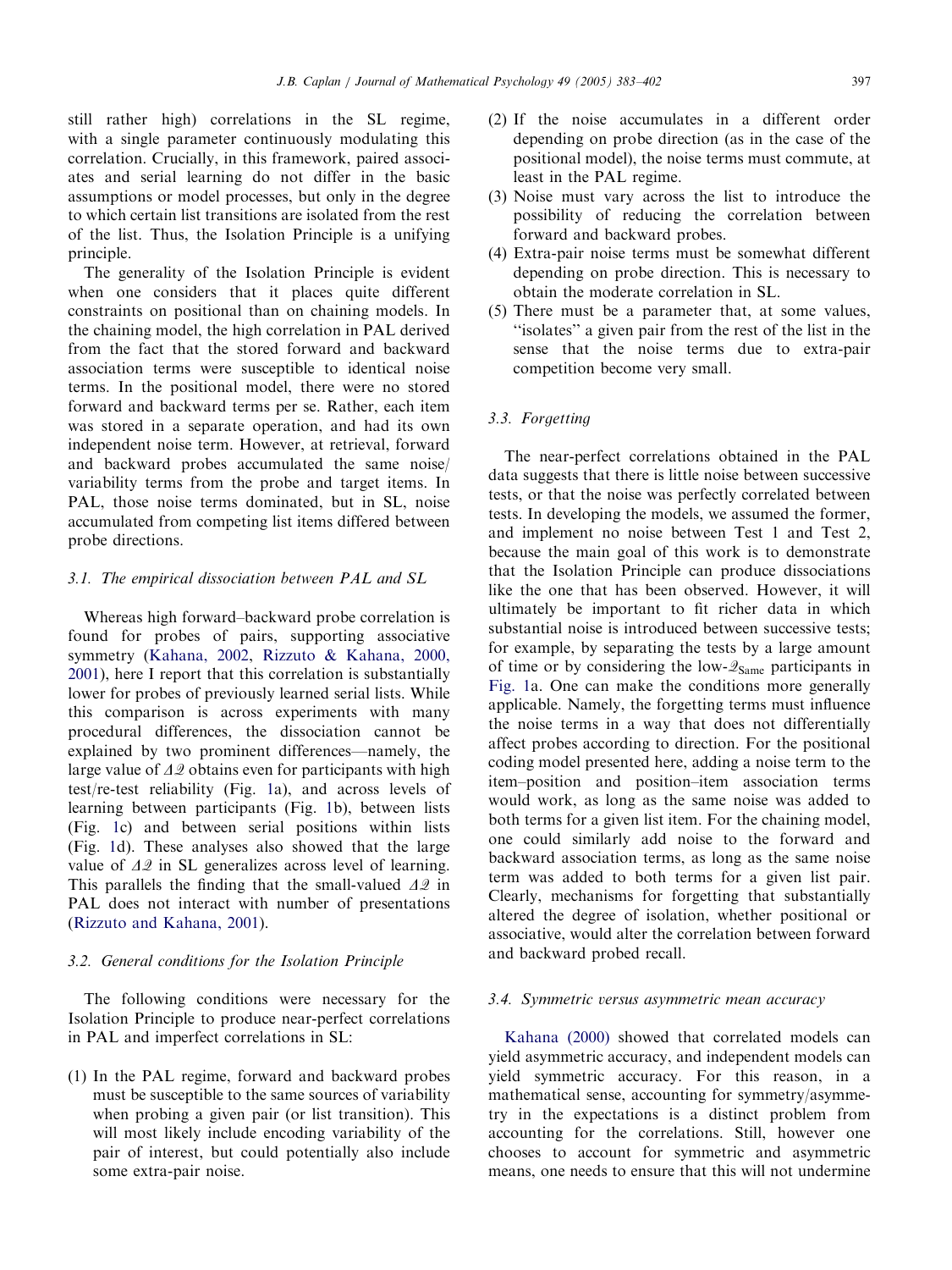how well the model fits the correlations. In this spirit, one can place constraints on accounts of mean accuracy.

According to the Isolation Principle, within-pair noise terms dominate probed recall in PAL, while in SL, extra-pair noise terms are non-negligible. For PAL to have symmetric mean accuracy, the expectations of the within-pair terms must be identical for forward and backward probes. Therefore, the asymmetry in SL must be a consequence of unequal expectations of the extrapair terms.

As a concrete example of a mechanism that could produce asymmetry in SL, consider the hypothesis that at times of low confidence, participants guess using a free-recall-type strategy. This type of guessing might be driven by the similarity of an item's positional code to the end-of-list position, favoring later list items over early list items. The probability of retrieving the target by chance on the forward probe would be slightly higher than on the backward probe in SL, when the similarity of positional codes between an item and the end-of-list position is substantially different between any two adjacent items. In PAL, similarity to end-of-list position would not change substantially across the pair; hence, probability of a lucky guess would be comparable (and correlated) between forward and backward probes. Another consequence of this type of guessing would be a forward advantage for intruded list items that is comparable for forward and backward probes, a pattern suggested by probed SL data ([Kahana and Caplan,](#page-19-0) [2002](#page-19-0)).

An example for the positional coding model is to assume that positional similarity does not commute. In other words,  $S(t_l, t_k) > S(t_k, t_l)$  for  $k > l$ . Asymmetry in similarity judgements are common (cf. [Medin et al.,](#page-19-0) [1993](#page-19-0)). In the case of SL, items are evenly spaced across serial position; hence, position will be a better cue for items with subsequent positional codes than for items with earlier positional codes. However, in the case of PAL, positional similarity for the two items within a pair is already nearly perfect, so the non-commutative nature of similarity will have a vanishingly small effect.

## 3.5. Rehearsal

An alternate hypothesis is that rehearsal processes in both SL and PAL produce correlated forward and backward probed recall. If a participant rehearses a pair repeatedly, as in ''A-B-A-B-A-B-A-B'', then they are rehearsing the forward pair  $A-B$  as often as the backward pair,  $B - A$ . For PAL, this should result in correlated forward and backward probed recall within pairs because the forward and backward associations (or positional codes) are rehearsed at similar times, and are therefore susceptible to the same noise. In contrast, during a SL task, rehearsal might be less symmetric, but also, a given item could be rehearsed with more than one

other item (see the discussion of double-function lists below), and so neighboring items will be susceptible to different sources of noise. One could perform a strong empirical test of the Rehearsal Hypothesis against the Isolation Hypothesis (see the following discussion on the continuum of isolation for an example). However, the failure to find a change in associative symmetry as a function of degree of learning (including, presumably, amount of rehearsal) casts doubt on this alternate account ([Kahana, 2000; Rizzuto and Kahana, 2001](#page-19-0), and [Table 2](#page-3-0) of this manuscript).

## 3.6. A continuum of isolation

I have suggested that PAL and SL lie at ends of a continuum of isolation, where paired associates are very isolated from the rest of the list and in serial lists, pairs of neighboring items are not at all isolated from the rest of the list. This suggests that with careful experimental design, one should be able to produce intermediate degrees of isolation, thereby producing correlations between forward and backward recall that lie between the perfect correlations found in PAL and the moderate correlations found in SL. This may in fact occur in typical serial learning experiments, simply due to participants' encoding associations with variable strengths in the case of an associative chaining model, or spacing list items' positional codes with some variability.

One way to manipulate this would be to present lists with serial recall instructions, with a grouped presentation schedule (along the lines of chunking experiments; e.g., [Bower, 1969; Brannon, 1997\)](#page-18-0)—namely,  $ISI_{\text{within-pair}}\geq ISI_{\text{between-pair}}$ . The prediction is that probing within pairs should result in greater correlation than probing between pairs. However, ''pairs'' are really adjacent items in a serial list, so competition from extrapair items should reduce the within-pair correlation relative to standard PAL presentation.

One should further be able to dissociate within- from between-pair correlations by presenting an intralist distractor task between pairs of items in the list (i.e., filled as opposed to unfilled grouping). The Isolation Hypothesis would predict that within-pair correlations should be greater in the filled than in the unfilled condition, while between-pair correlations should show the opposite pattern. A similar procedure was in fact used by [Glenberg and Swanson \(1986\)](#page-19-0) to test a temporal distinctiveness theory of free recall. Their paradigm differs significantly from our proposed paradigm, in that instructions and tests were for free rather than serial recall. It is noteworthy that they accounted for longterm modality and long-term recency effects by use of an adaptable-size temporal search set. The way in which this mechanism produces interference has the same flavor as the way in which manipulations of isolation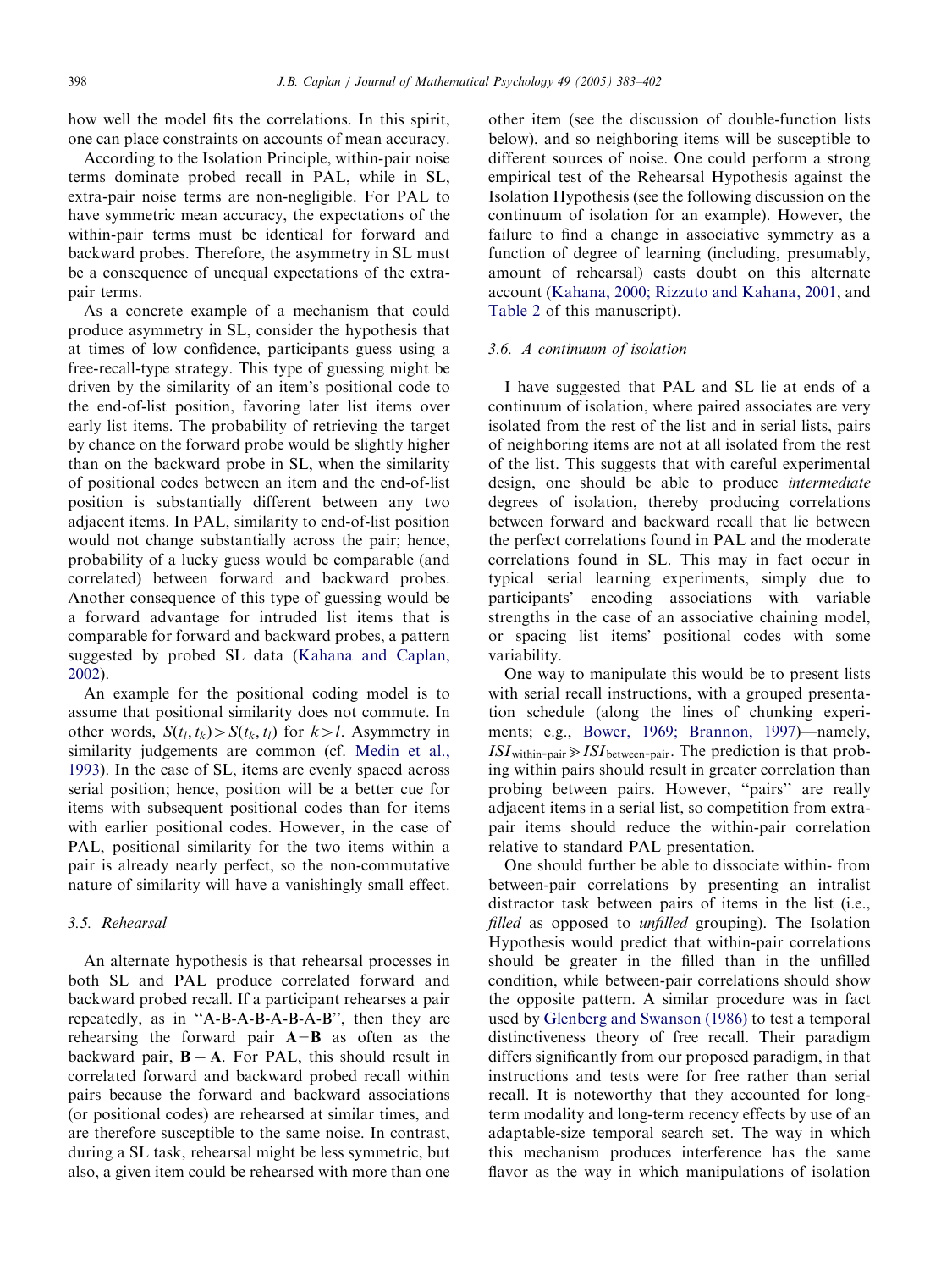influence the degree of interference from extra-pair list items.

Interestingly, the Rehearsal Hypothesis makes the exact opposite prediction. According to the Rehearsal Hypothesis, it is rehearsal that produces correlated forward and backward probed recall. Therefore, the filled condition, because it suppresses this process, should produce lower within-pair correlations than the unfilled condition.

Finally, the Isolation Principle implies that very short lists of length 3 (triples) should already begin to dissociate from pairs in terms of forward–backward probe correlation, and this should be entirely due to the addition of an item in the case of triples [\(Caplan, 2004\)](#page-18-0).

#### 3.7. Double-function paired associates lists

In double-function PAL designs, each item acts as the "A" item in one paired associate and as the "B" item in another [\(Primoff, 1938; Slamecka, 1976; Stark, 1968\)](#page-19-0). While this task has similarities to SL, transfer from double-function PAL to SL is only moderate [\(Slamecka,](#page-19-0) [1976](#page-19-0)). Furthermore, forward and backward probes show symmetric probability of recall on average ([Horowitz et al., 1966\)](#page-19-0). However, according to the Isolation Hypothesis, forward and backward recall should nonetheless be only moderately correlated, because there will be substantial competition from items from other pairs, uncorrelated between forward and backward probes. For example, consider the pairs A–B,  $B-C$  and  $C-D$ . Now, probe the middle pair. First, in the forward direction, probing with B and asking for C. In this case, the dominant competitor is A, the other associate of the probe. In the backward probe, probing with  $C$  and asking for  $B$ , the dominant competitor is  $D$ , the other associate of the probe. Hence, the near-perfect correlation found in single-function PAL should be significantly decorrelated in the case of double-function lists, even in the presence of symmetric probability of recall. According to our approach, double-function lists show only moderate correlations for the same reason as serial lists.

## 3.8. PAL with asymmetric accuracy

In early PAL research, experimenters presented paired associates wherein the "A" and "B" items were of different material types. [Lockhart \(1969\)](#page-19-0) demonstrated that one could produce asymmetry by varying the abstractness of the ''A'' compared to that of the ''B'' items. He provided evidence that abstractness determines the effectiveness of words as cues. When abstractness was controlled for, he could recover symmetric mean accuracy. However, according to the Isolation Hypothesis, even when average accuracy is

asymmetric, probed recall of such paired-associates lists should be nearly perfectly correlated.

An example of this can be seen in the treatment of the associative chaining model. As [Fig. 2](#page-9-0)c illustrates, even when backward associations are weaker than forward associations, the correlation dependence on isolation is unaffected. Thus, from a theoretical standpoint, it is at least as reasonable to expect that pairs with asymmetric mean accuracy will have high forward/backward correlations as that they should have lower correlations.

## 4. Summary

I first presented empirical dissociations between PAL and SL. I then introduced the Isolation Principle as a means of accounting for these differences, treating PAL and SL within the same theoretical framework. This approach suggests a continuum of paradigms, modifiable by a single continuous parameter. I showed how the Isolation Principle may be integrated into both positional and associative chaining models. In the course of these derivations I uncovered constraints that must be satisfied to account for the observed data patterns. Finally, although the Isolation Principle can be implemented in very different classes of models, it is specific enough to be tested empirically.

## Acknowledgments

I thank Mike Kahana, Kelly Addis and Dan Rizzuto for helping to set up the problem and for feedback on the manuscript, and Mackenzie Glaholt for additional feedback. Supported by National Institutes of Health Grant MH55687.

#### Appendix. Correlation for the positional coding model

First, we will use the following solutions to infinite series (solved with the help of the MATLAB Symbolic Toolbox, The Mathworks, Inc.):

Linear summations:

$$
\Sigma_{\text{lin}} = \sum_{y \neq x, x+1} S(t_{x+1}, t_y)
$$
  
= 
$$
\sum_{v=0}^{\infty} e^{-(4+v)/\tau} [\text{for } y = x+2, x+4, \ldots]
$$
  
+ 
$$
\sum_{v=0}^{\infty} e^{-(1+v)/\tau} [\text{for } y = x+3, x+5, \ldots]
$$
  
+ 
$$
\sum_{v=0}^{\infty} e^{-(1+v)/\tau} [\text{for } y = x-1, x-3, \ldots]
$$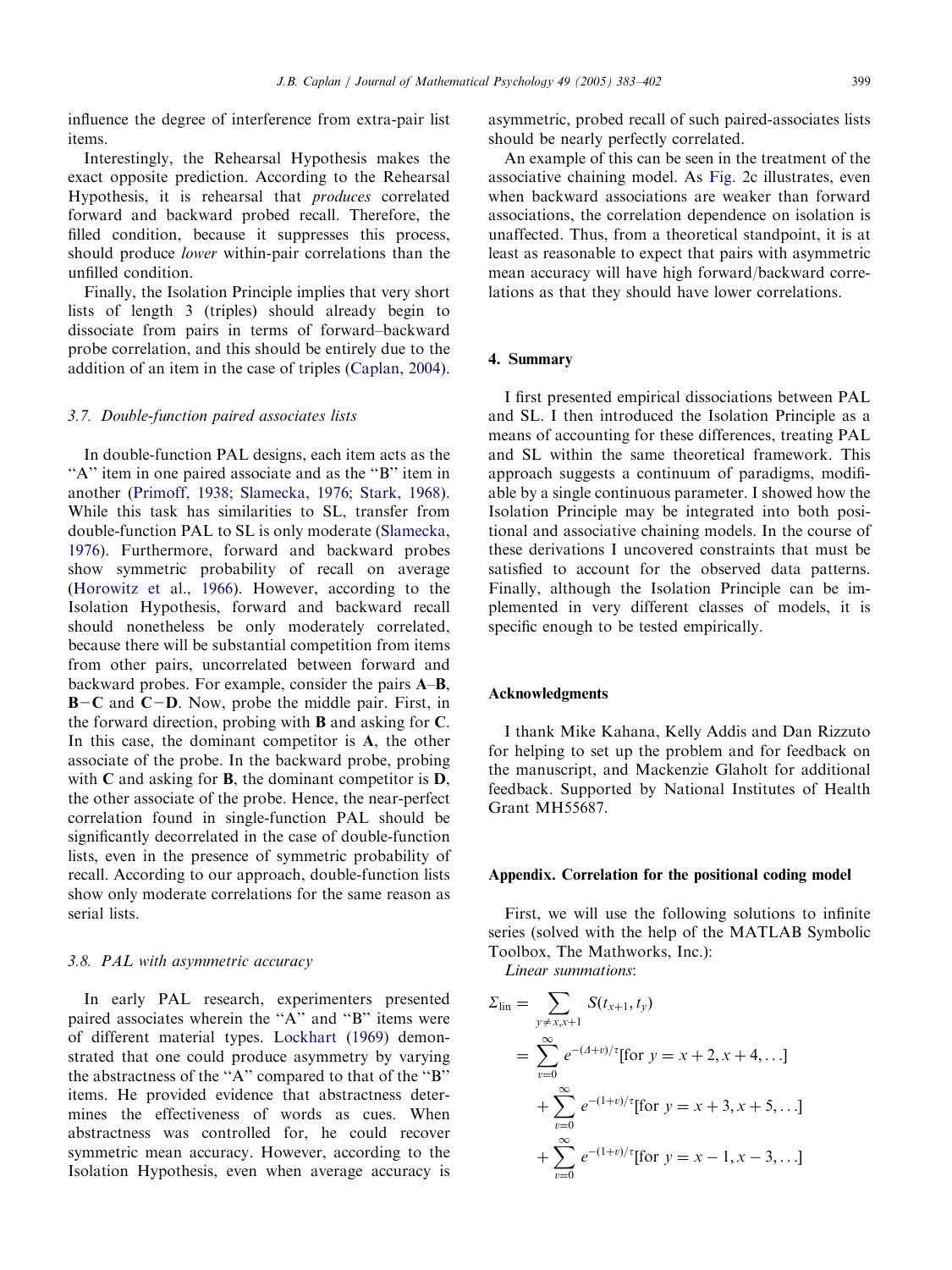$$
+\sum_{v=0}^{\infty} e^{-(2-4+v)/\tau} \text{[for } y = x - 2, x - 4, \ldots]
$$

$$
=\frac{(e^{-(4-1)/\tau} + 1)^2 e^{(4-1)/\tau}}{e^{1/\tau} - 1}.
$$
(15)

Quadratic summations:

$$
\Sigma_{\text{quad}} = \sum_{y \neq x, x+1} S(t_{x+1}, t_y)^2
$$

$$
= \frac{(e^{-2(A-1)/\tau} + 1)^2 e^{2(A-1)/\tau}}{e^{2/\tau} - 1}.
$$
(16)

Cross-term summations:

$$
\Sigma_{\text{cross}} = \sum_{y \neq x, x+1} \sum_{z \neq x, x+1, y} S(t_{x+1}, t_y) S(t_{x+1}, t_z)
$$

$$
= A + B + C + D + E + F
$$

where

$$
\begin{cases}\nA: & y > x + 1, z > y, \\
B: & z > x + 1, y > z, \\
C: & y < x - 1, z < y, \\
D: & z < x - 1, y < z, \\
E: & y > x + 1, z < x - 1, \\
F: & y < x - 1, z > x + 1.\n\end{cases}
$$

Due to symmetry,  $A = B, C = D, E = F$ 

$$
A = \sum_{y>x+1} \sum_{z>y} S(t_{x+1}, t_y) S(t_{x+1}, t_z)
$$
  
= 
$$
\sum_{v=0}^{\infty} \sum_{w=0}^{\infty} e^{-(4+v)/\tau}
$$
  

$$
\times (e^{-(1+v+w)/\tau} + e^{-(1+4+v+w)/\tau})
$$
  
+ 
$$
e^{-(1+v)/\tau} (e^{-(1+4+v+w)/\tau} + e^{-(2+v+w)/\tau}),
$$

$$
C = \sum_{v=0}^{\infty} \sum_{w=0}^{\infty} e^{-(1+v)/\tau} (e^{-(2-A+v+w)/\tau} + e^{-(2+v+w)/\tau})
$$
  
+  $e^{-(2-A+v)/\tau} (e^{-(2+v+w)/\tau} + e^{-(3-A+v+w)/\tau}),$ 

$$
E = \sum_{v=0}^{\infty} \sum_{w=0}^{\infty} (e^{-(A+v)/\tau} + e^{-(1+w)/\tau})
$$
  
 
$$
\times (e^{-(1+v)/\tau} + e^{-(2-A+w)/\tau}).
$$

Substituting these expressions and solving the infinite series,

$$
\Sigma_{\text{cross}} = 2A + 2C + 2E
$$
  
= 2[4e<sup>-3/τ</sup> + 2e<sup>(A-4)/τ</sup> + 2e<sup>-(2+A)/τ</sup>  
+ 2e<sup>-2/τ</sup> + 2e<sup>(A-3)/τ</sup>

+ 
$$
2e^{-(1+4)/\tau} + e^{(24-5)/\tau}
$$
  
+  $e^{-(24+1)/\tau}$ ]/[( $e^{-1/\tau} - 1$ )( $e^{-2/\tau} - 1$ )]. (17)

Adjacent term summations:

$$
\Sigma_{\text{adj}} = \sum_{y \neq x, x+1} S(t_{x+1}, t_y) S(t_x, t_y)
$$
\n
$$
= \sum_{v=0}^{\infty} e^{-(A+v)/\tau} e^{-(1+v)/\tau} [\text{for } y = x+2, x+4, \ldots]
$$
\n
$$
+ \sum_{v=0}^{\infty} e^{-(1+v)/\tau} e^{-(2-A+v)/\tau} [\text{for } y = x+3, x+5, \ldots]
$$
\n
$$
+ \sum_{v=0}^{\infty} e^{-(1+v)/\tau} e^{-(A+v)/\tau} [\text{for } y = x-1, x-3, \ldots]
$$
\n
$$
+ \sum_{v=0}^{\infty} e^{-(2-A+v)/\tau} e^{-(1+v)/\tau} [\text{for } y = x-2, x-4, \ldots]
$$
\n
$$
= 2 \frac{(e^{2/\tau} + e^{2A/\tau})e^{-(1+A)/\tau}}{e^{2/\tau} - 1}. \tag{18}
$$

Adjacent cross-term summations:

$$
\Sigma_{\text{adj-cross}} = \sum_{y \neq x, x+1} \sum_{z \neq x, x+1, y} S(t_{x+1}, t_y) S(t_x, t_z)
$$
  
= A + B + C + D + E + F

where

$$
\begin{cases}\nA: & y > x + 1, z > y, \\
B: & z > x + 1, y > z, \\
C: & y < x - 1, z < y, \\
D: & z < x - 1, y < z, \\
E: & y > x + 1, z < x - 1, \\
F: & y < x - 1, z > x + 1.\n\end{cases}
$$

$$
A = \sum_{v=0}^{\infty} \sum_{w=0}^{\infty} e^{-(A+v)/\tau} \times (e^{-(2-A+v+w)/\tau} + e^{-(2+v+w)/\tau}) \n+ e^{-(1+v)/\tau} (e^{-(2+v+w)/\tau} + e^{-(3-A+v+w)/\tau}),
$$

$$
B = \sum_{v=0}^{\infty} \sum_{w=0}^{\infty} e^{-(1+w)/\tau} \times (e^{-(1+v+w)/\tau} + e^{-(1+A+v+w)/\tau}) + e^{-(2-A+w)/\tau} (e^{-(1+A+v+w)/\tau} + e^{-(2+v+w)/\tau}),
$$

$$
C = \sum_{v=0}^{\infty} \sum_{w=0}^{\infty} e^{-(1+v)/\tau} \times (e^{-(1+v+w)/\tau} + e^{-(1+4+v+w)/\tau}) + e^{-(2-4+v)/\tau} (e^{-(1+4+v+w)/\tau} + e^{-(2+v+w)/\tau}),
$$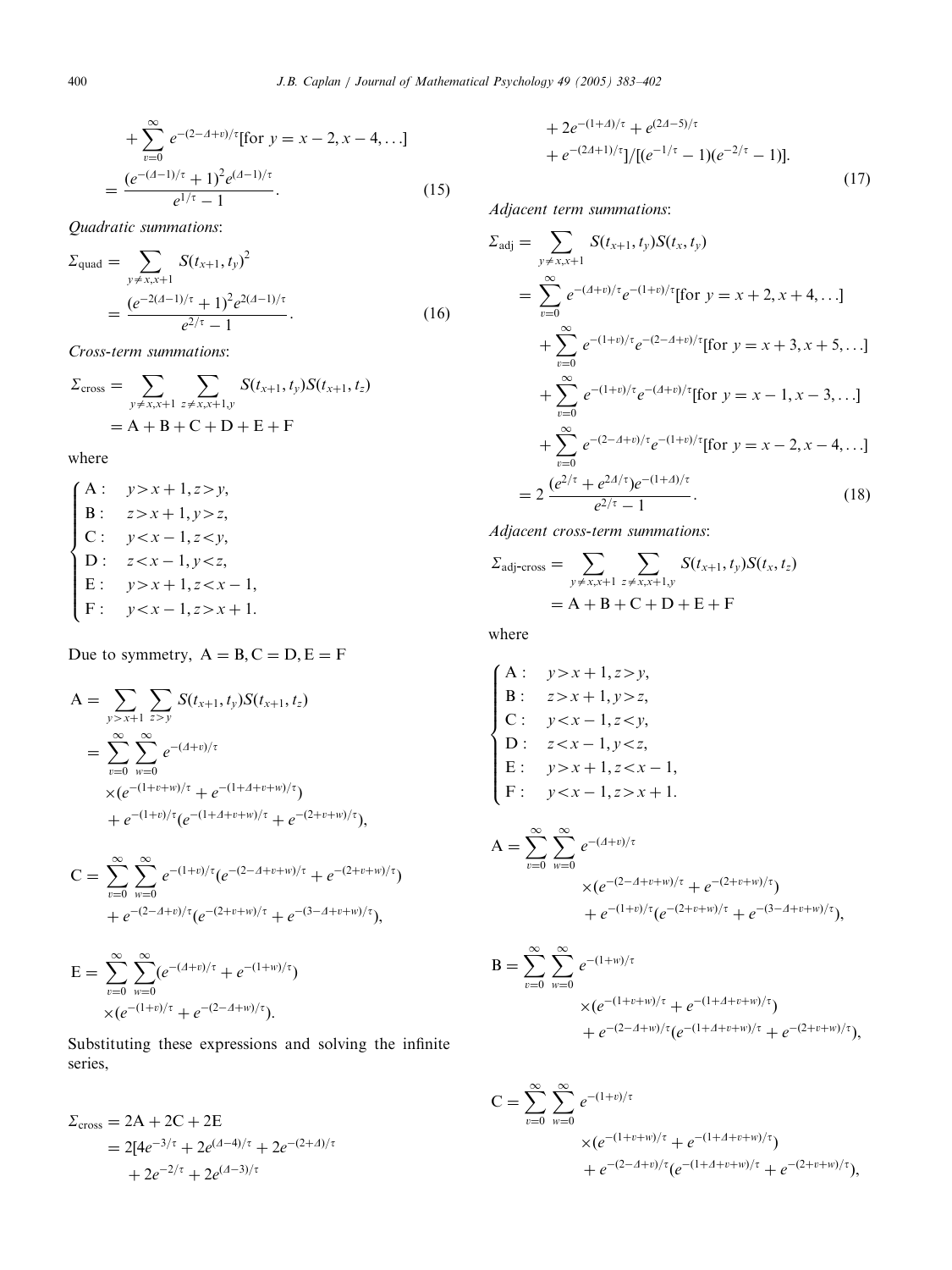<span id="page-18-0"></span>
$$
D = \sum_{v=0}^{\infty} \sum_{w=0}^{\infty} e^{-(A+w)/\tau} \times (e^{-(2-A+v+w)/\tau} + e^{-(2+v+w)/\tau}) + e^{-(1+w)/\tau} (e^{-(2+v+w)/\tau} + e^{-(3-A+v+w)/\tau}),
$$

$$
E = \sum_{v=0}^{\infty} \sum_{w=0}^{\infty} (e^{-(A+v)/\tau} + e^{-(1+v)/\tau})
$$
  
 
$$
\times (e^{-(A+w)/\tau} + e^{-(1+w)/\tau}),
$$
  
\n
$$
F = \sum_{v=0}^{\infty} \sum_{w=0}^{\infty} (e^{-(1+v)/\tau} + e^{-(2-A+v)/\tau})
$$
  
\n
$$
\times (e^{-(1+w)/\tau} + e^{-(2-A+w)/\tau}).
$$

Substituting these expressions and solving the infinite series,

$$
\Sigma_{\text{adj-cross}} = [e^{(3-24)/\tau} + 6e^{(1-4)/\tau} + e^{2(1-4)/\tau} \n+ 2e^{(2-4)/\tau} + 6e^{1/\tau} + 6e^{(4-1)/\tau} \n+ 6 + 2e^{4/\tau} + e^{(24-1)/\tau} \n+ e^{2(4-1)/\tau}]/[(e^{1/\tau} + 1)^2(e^{1/\tau} + 1)].
$$

Derivations for variance and covariance: To derive  $\rho_{FB}$ , we need expressions for the variance and covariance between  $\zeta_F$  and  $\zeta_B$ . If we define the following terms:

$$
T_1 = \gamma_x \gamma_{x+1},
$$
  
\n
$$
T_{2f} = \sum_{y \neq x, x+1} S(t_{x+1}, t_y) \gamma_{x+1} \gamma_y,
$$
  
\n
$$
T_{2b} = \sum_{y \neq x, x+1} S(t_x, t_y) \gamma_x \gamma_y,
$$

$$
\mu = \mathbb{E}[\xi_{\text{B}}] = \mathbb{E}[\xi_{\text{F}}]
$$
  
= 1 -  $\sum_{y \neq x, x+1} S(t_{x+1}, t_y) = 1 - \Sigma_{\text{lin}}$ 

then

$$
var[\xi_B] = var[\xi_F] = E[(T_1 - T_{2f} - \mu)^2],
$$
  
\n
$$
cov[\xi_F, \xi_B] = E[(T_1 - T_{2f} - \mu)(T_1 - T_{2b} - \mu)].
$$

We need to solve for the expectations of the corresponding products of these terms, making use of the following:

$$
E[\gamma_x^2 \gamma_y^2] = \sigma^4 + 2\sigma^2 + 1, \quad x \neq y,
$$
  
\n
$$
E[\gamma_x^2 \gamma_y \gamma_z] = \sigma^2 + 1, \quad x \neq y \neq z.
$$

Common components:

$$
E[T_1^2] = \sigma^4 + 2\sigma^2 + 1,
$$
  
\n
$$
E[\mu^2] = \mu^2 = (1 - \Sigma_{\text{lin}})^2,
$$
  
\n
$$
E[T_1T_{2b}] = E[T_1T_{2f}] = (\sigma^2 + 1)\Sigma_{\text{lin}},
$$
  
\n
$$
E[T_1\mu] = \mu = 1 - \Sigma_{\text{lin}},
$$
  
\n
$$
E[T_{2f}\mu] = E[T_{2b}\mu] = \mu\Sigma_{\text{lin}} = \Sigma_{\text{lin}} - \Sigma_{\text{lin}}^2.
$$

Variance-only components:

$$
E[T_{2f}^{2}] = (\sigma^{4} + 2\sigma^{2} + 1)\Sigma_{quad} + (\sigma^{2} + 1)\Sigma_{cross}.
$$
  
\n
$$
Covariance-only components:
$$
  
\n
$$
E[T_{2f}T_{2b}] = (\sigma^{2} + 1)\Sigma_{adj} + \Sigma_{adj-cross}.
$$
  
\n
$$
Variance:
$$
  
\n
$$
var[\xi_{B}] = var[\xi_{F}]
$$
  
\n
$$
= \sigma^{4} + 2\sigma^{2} + 1 + (1 - \Sigma_{lin})^{2}
$$
  
\n
$$
- 2(1 - \Sigma_{lin}) - 2(\sigma^{2} + 1)\Sigma_{lin}
$$
  
\n
$$
+ 2(\Sigma_{lin} - \Sigma_{lin}^{2})
$$
  
\n
$$
+ (\sigma^{4} + 2\sigma^{2} + 1)\Sigma_{quad} + (\sigma^{2} + 1)\Sigma_{cross}
$$
  
\n
$$
= \sigma^{4} + 2\sigma^{2} - 2\sigma^{2}\Sigma_{lin} - \Sigma_{lin}^{2}
$$
  
\n
$$
+ (\sigma^{4} + 2\sigma^{2} + 1)\Sigma_{quad} + (\sigma^{2} + 1)\Sigma_{cross}.
$$
  
\n(19)

Covariance:

$$
cov[\xi_F, \xi_B]
$$
  
=  $\sigma^4 + 2\sigma^2 + 1 + (1 - \Sigma_{lin})^2 - 2(1 - \Sigma_{lin})$   
- 2( $\sigma^2$  + 1) $\Sigma_{lin}$  + 2( $\Sigma_{lin}$  -  $\Sigma_{lin}^2$ )  
+ ( $\sigma^2$  + 1) $\Sigma_{adj}$  + Σ<sub>adj-cross</sub> (20)

$$
= \sigma^4 + 2\sigma^2 - 2\sigma^2 \Sigma_{\text{lin}} - \Sigma_{\text{lin}}^2
$$
  
+ 
$$
(\sigma^2 + 1)\Sigma_{\text{adj}} + \Sigma_{\text{adj-cross}}.
$$
 (21)

#### References

- Addis, K. M., & Kahana, M. J. (in preparation). Positional uncertainty in serial learning.
- Asch, S. E., & Ebenholtz, S. M. (1962). The principle of associative symmetry. Proceedings of the American Philosophical Society, 106(2), 135–163.
- Baddeley, A. D. (1968). How does acoustic similarity influence shortterm memory? Quarterly Journal of Experimental Psychology, 20(3), 249–264.
- Borsellino, A., & Poggio, T. (1971). Holographic aspects of temporal memory and optomotor responses. Kybernetik, 10(1), 58–60.
- Bower, G. H. (1969). Chunks as interference units in free recall. Journal of Verbal Learning and Verbal Behavior, 8, 610–613.
- Brannon, E. M. (1997). Chunking in memory: Toward an operational definition of a chunk. Master's thesis, Columbia University, New York.
- Brown, G. D. A., Preece, T., & Hulme, C. (2000). Oscillatory-based memory for serial order. Psychological Review, 107(1), 127–181.
- Burgess, N., & Hitch, G. J. (1999). Memory for serial order: A network model of the phonological loop and its timing. Psychological Review, 106, 551–581.
- Caplan, J. B. (2004). Unifying models of paired associates and serial learning: Insights from simulating a chaining model. NeuroComputing, 58-60, 739-743.
- Ebbinghaus, H. (1885/1913). Memory: A contribution to experimental psychology. New York: Teachers College, Columbia University.
- Giurintano, S. L. (1973). Serial learning process: Test of chaining, position, and dual-process hypotheses. Journal of Experimental Psychology, 97(2), 154–157.